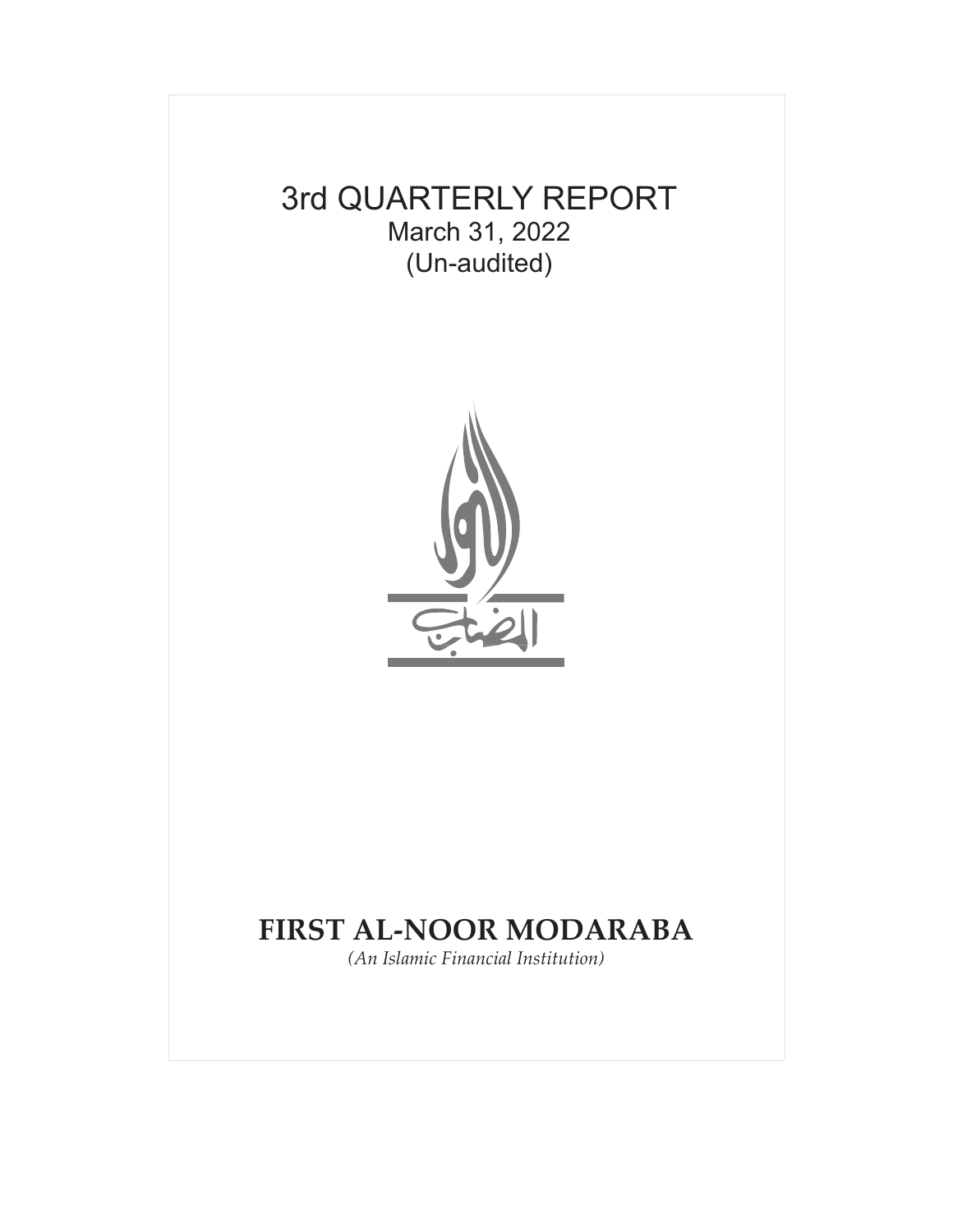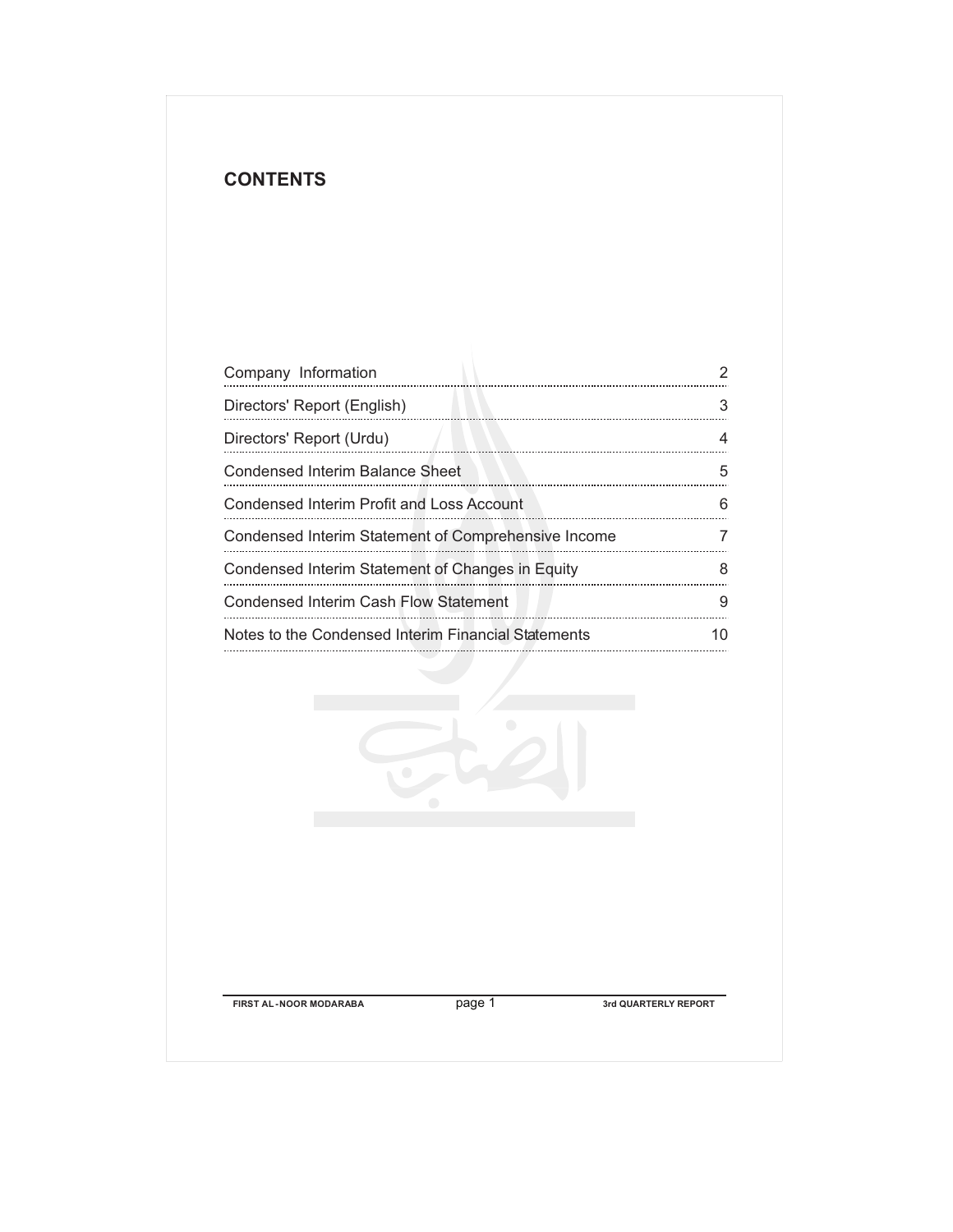# **COMPANY INFORMATION**

#### **BOARD OF DIRECTORS**

*Non Executive Directors* **Chairman** Mr. Zia Zakaria

### **Directors**

Mr. Abdul Aziz Ayoob Mr. Noor Zakaria Mr. Abdul Rahim Suriya, Independent Mr. Tausif llyas, Independent Dr. Irum Saba, Independent

### *Executive Directors*

**Chief Executive**

Mr. Zainuddin Aziz

**Chief Financial Officer** Mr. Umair Rafiq

**Company Secretary** Mr. Roofi Abdul Razzak

### **Board Audit Committee - Chairman**

Mr. Abdul Rahim Suriya - Chairman

Mr. Tausif Ilyas - Member Mr. Zia Zakaria **- Member** 

### **HR & Remuneration Committee**

Mr. Tausif Ilyas - Chairman Mr. Zainuddin Aziz - Member Mr. A. Aziz Ayoob - Member

### **Bankers**

AI-Baraka Bank (Pakistan) Limited Askari Bank Limited, Islamic Banking Faysal Bank Limited, Barkat Islamic Banking Habib Bank Limited, Islamic Banking MIB Bank Limited, Islamic Banking Meezan Bank Limtied National Bank of Pakistan

#### **Auditors**

Grant Thornton Anjum Rahman Chartered Accountants

### **Shariah Advisor**

Al Hamd Shariah Advisory Services (Pvt.) Limited

### **Legal Advisor**

Mr. Sufyan Zaman Advocate High Court

### **Share Registrar (Share Registration Office)**

M/s FAMCO Associates (Private) Limited 8-F, Near Hotel Faran, Nursery, Block-6 P.E.C.H.S, Shahra-e-Faisal, Karachi Tel: +92 21 3438 0103-5, 3438 4621-3 Fax: 3438 0106

### **Registered Office**

96-A, Sindhi Muslim Cooperative Housing Society, Karachi

### **Contact Details**

|         | Telephone : 34558268; 34552943; 34553067 |
|---------|------------------------------------------|
| Fax     | : 34553137                               |
| Webpage | : www.fanm.co                            |
| Email   | : $info@famm.co$                         |
|         |                                          |

**FIRST AL-NOOR MODARABA 3rd QUARTERLY REPORT** 

page 2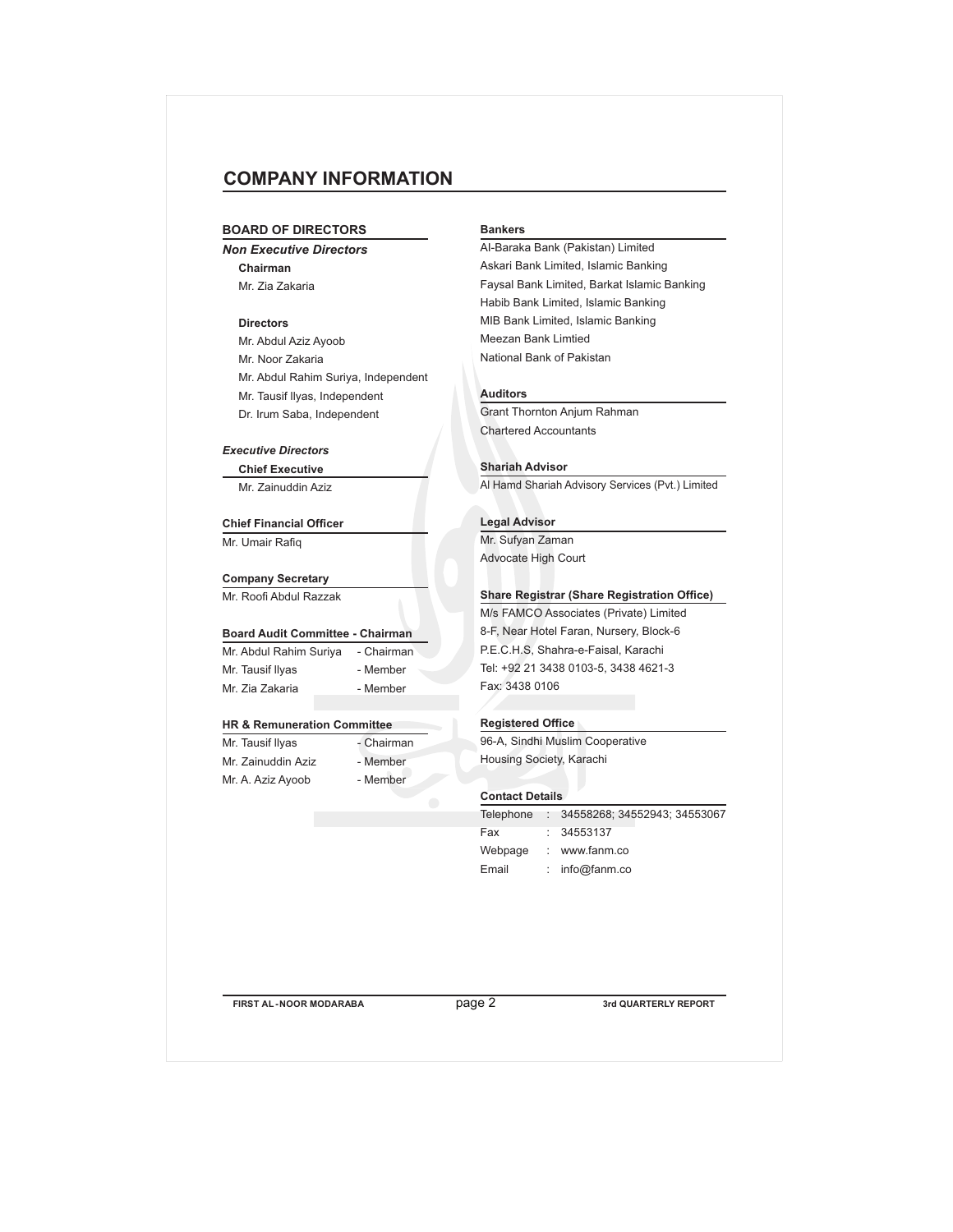# **REPORT OF THE DIRECTORS OF MODARABA COMPANY For the Nine Months Ended March 31, 2022**

On behalf of Board of Directors of Al-Noor Modaraba Management (Private) Limited, the "mudarib/management company" of First Al-Noor Modaraba (FAM), we are pleased to present the Un-Audited Financial Statements of the Modaraba for the nine months ended March 31, 2022:

| <b>Financial Results</b>                         | For nine months ended           |                   |  |  |
|--------------------------------------------------|---------------------------------|-------------------|--|--|
|                                                  | March 31,<br>2022               | March 31.<br>2021 |  |  |
|                                                  | -----Amount in Pak. Rupees----- |                   |  |  |
| (Loss)/Profit before Taxation                    | (6,984,564)                     | 3,344,145         |  |  |
| (Loss)/Profit After Taxation                     | (7,710,209)                     | 3,344,145         |  |  |
| Components of Other comprehensive income/surplus | (638)                           | (638, 012)        |  |  |
| Unappropriated profit/(loss) brought forward     | (53, 476, 994)                  | (54,342,126)      |  |  |
|                                                  | (61, 187, 841)                  | (51,635,993)      |  |  |
| Earning per certificate - basic and diluted      | (0.37)                          | 0.16              |  |  |

We have achieved gross revenue of Rs. 19.360 million compared to Rs. 26.807 million in the corresponding period. This includes increase nearly 30% in its Diminishing Musharaka portfolio and addition of profit from trading operations. This after adjustment of non unrealized marked to market valuation by over Rs. 6.747 million against equity investment, led to net loss of Rs. 7.710 million.

**FIRST AL-NOOR MODARABA 3rd QUARTERLY REPORT** page 3 On behalf of the Board sd/- **Zainuddin Aziz** Chief Executive/Director Dated : April 19, 2022 Place : Karachi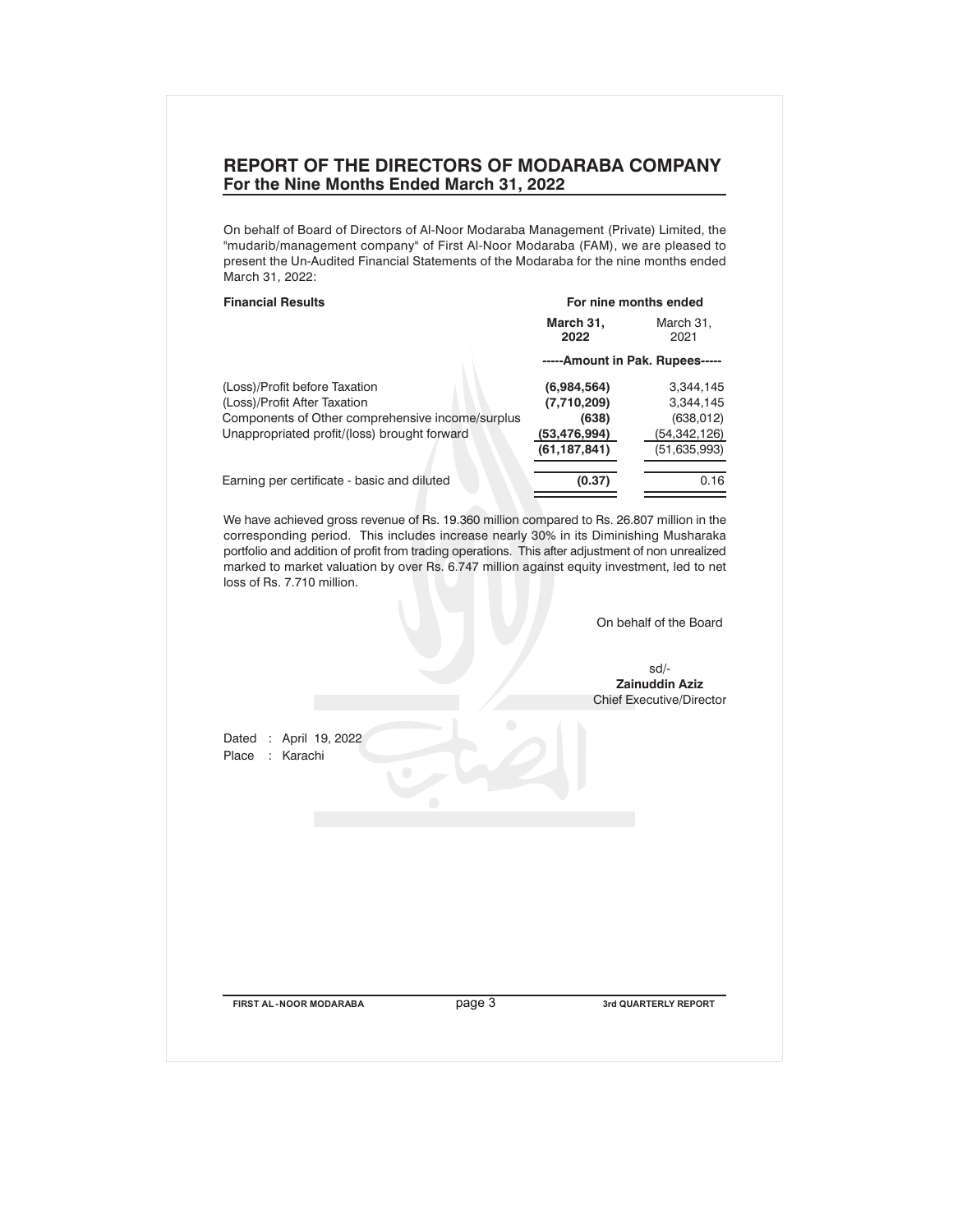ڈائریکٹرر پورٹ<br>مقام برائےاختتام نوماہی مدینہ ہے۔<br>برائےاختتام نوماہی مدینہ نے مارچ31،2022(جائزہ شدہ) بورڈ آ ف ڈائریکٹرالنورمضار بہ مینجمنٹ (پرائیوٹ)لمیٹڈ مُصارب/انظامی کمیٹی برائےفرسٹ النورمضار بہ (ایف اےایم) کی جانب سےانتہائی مترت کے ساتھ مضار بہ کپنی کی غیرنظر ثانی ریورٹ بابت مارچ313،2022 پیش کرر ہاہوں۔ ختم ہونے والی نوماہی (رقم یا کستانی رویے میں) 2022&/31 2021&131 قبل ازڤيكس ( نقصان )/نفع 3,344,145  $(6,984,564)$ بعدازئيكس(نقصان)/نفع 3,344,145  $(7,710,209)$ دیگر حامع آیدنی/(نقصان) کےاجزاء  $(638, 012)$  $(638)$ پچھلےسالوں کاغیرتصرف شدہ نقصانات  $(54, 342, 126)$  $(53, 476, 994)$  $(51, 635, 993)$  $(61, 187, 841)$ (نقصان)/آمدنی فی سرمیفیکیٹ - بنیادیاور مقررہ  $0.16$  $(0.37)$ مینجنٹ بہت مترت کے ساتھ موجودہ نو ماہی مدّت کے نتائج پیش کرر ہاہے۔مینجنٹ نے مجموعی آمدنی 19.360 ملین پچھلےسال کے اسی عرصے میں 26.807 ملین کے مقابلے میں حاصل کیا۔مزید 30%اضافہ ڈیمیشنگ مشارقہ میں پچھلے سال کے اسی عرصے میں زائد حاصل كيا \_اسكےعلاوہ غير حقيقى نقصان 6.747 ملين جو كہ خالص نقصان 7.710 ملين كى وجہ بنا۔ بورڈ کی جانب سے  $sd/-$ زين الدين عزيز چيف ايگزيکڻو مورنته 19 اپریل 2022 **FIRST AL-NOOR MODARABA** page 4 **3rd QUARTERLY REPORT**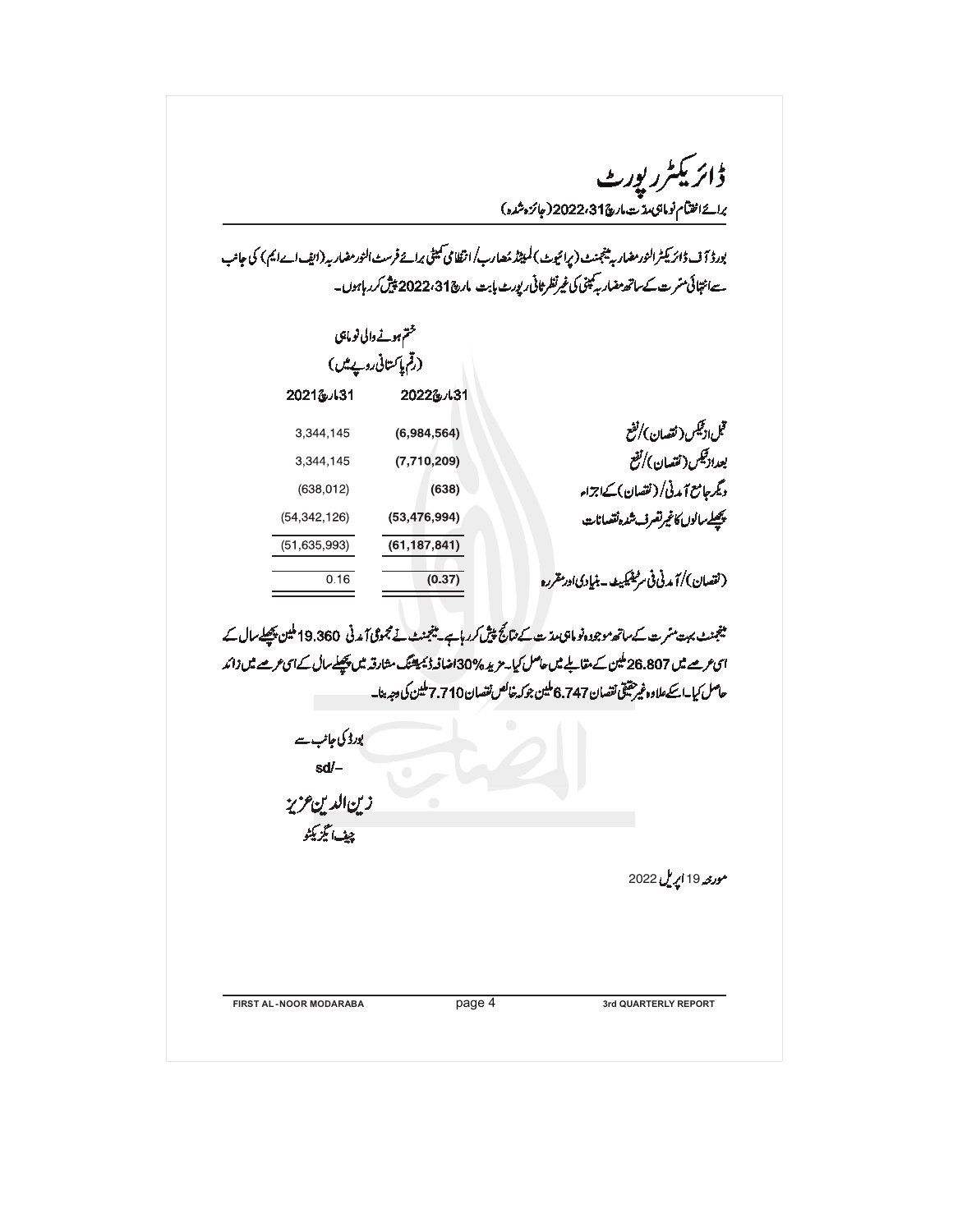|                                                                                                                                                                                    |             | (Un-Audited)<br>March 31,<br>2022 | (Audited)<br>June 30,<br>2021 |
|------------------------------------------------------------------------------------------------------------------------------------------------------------------------------------|-------------|-----------------------------------|-------------------------------|
|                                                                                                                                                                                    | <b>Note</b> | …. Rupees ….                      |                               |
| <b>ASSETS</b>                                                                                                                                                                      |             |                                   |                               |
| <b>Current assets</b>                                                                                                                                                              |             |                                   |                               |
| Cash and bank balances                                                                                                                                                             | 4           | 17,379,409                        | 59,001,144                    |
| Short term investments                                                                                                                                                             | 5<br>6      | 44,857,277                        | 29,299,313                    |
| Musawamah Facility<br>Stock in trade                                                                                                                                               | 7           | 64,382,537                        |                               |
| Profit receivable                                                                                                                                                                  |             | 788,841                           | 779,923                       |
| ljarah rental receivable                                                                                                                                                           |             | 112,973                           | 77,971                        |
| Taxation                                                                                                                                                                           | 8           | 6.282.586                         | 5,924,490                     |
| Current Portion of diminishing musharakah financing                                                                                                                                | 9.1         | 45,654,903                        | 46,711,912                    |
| Current portion of investment in sukuk certificates                                                                                                                                |             |                                   | 357,128                       |
| Advances, deposits, prepayments and other receivables                                                                                                                              |             | 1,658,428                         | 26,528,262                    |
| Non - current assets                                                                                                                                                               |             | 181,116,955                       | 168,680,143                   |
| Diminishing musharakah financing                                                                                                                                                   | 9           | 53,891,964                        | 75,472,709                    |
| ljarah assets                                                                                                                                                                      | 10          | 267,644                           | 1,005,705                     |
| Long term investments                                                                                                                                                              | 11          | 18,812,224                        | 20,405,144                    |
| Long term deposits                                                                                                                                                                 |             | 3,842,356                         | 3,839,989                     |
| <b>Fixed assets</b>                                                                                                                                                                | 12          | 2,454,048                         | 2,646,392                     |
| Intangible assets                                                                                                                                                                  | 13          | 3,000<br>79,271,236               | 10,502<br>103,380,441         |
| <b>TOTAL ASSETS</b>                                                                                                                                                                |             | 260,388,191                       | 272,060,584                   |
|                                                                                                                                                                                    |             |                                   |                               |
| <b>CERTIFICATE HOLDERS' EQUITY</b><br>Authorised certificate capital                                                                                                               |             | 400,000,000                       | 400,000,000                   |
| Issued, subscribed, and paid - up certificate capital                                                                                                                              | 14          | 210,000,000                       | 210,000,000                   |
| Reserves                                                                                                                                                                           | 15          | 97,966,506                        | 97.716.506                    |
| <b>Accumulated losses</b>                                                                                                                                                          |             | (61,187,841)                      | (53, 226, 994)                |
|                                                                                                                                                                                    |             | 246,778,665                       | 254,489,512                   |
| Deficit on revaluation of investments                                                                                                                                              | 16          | (3,815,160)                       | (2,316,639)                   |
| <b>LIABILITIES AND CERTIFICATE HOLDERS' EQUITY</b>                                                                                                                                 |             |                                   |                               |
| Non - current liabilities                                                                                                                                                          |             |                                   |                               |
| Deferred Liability-Staff Gratuity                                                                                                                                                  | $\bigcirc$  | 8,076,736                         | 7,506,858                     |
| <b>Current liabilities</b>                                                                                                                                                         |             |                                   |                               |
| Current maturity of security deposits                                                                                                                                              |             | 293,700                           | 557,400                       |
| Creditors, accrued and other liabilities<br>Provision for custom duty & surcharge                                                                                                  | 17<br>18    | 3,536,895                         | 6,294,230                     |
| Unclaimed profit distributions                                                                                                                                                     |             | 4,398,842<br>1,109,146            | 4,398,842<br>1,109,146        |
| Charity Payable                                                                                                                                                                    |             | 9,367                             | 21,235                        |
|                                                                                                                                                                                    |             | 9,347,950                         | 12,380,853                    |
| <b>TOTAL LIABILITIES</b>                                                                                                                                                           |             | 9,347,950                         | 12,380,853                    |
| <b>TOTAL LIABILITIES AND CERTIFICATE HOLDERS' EQUITY</b>                                                                                                                           |             | 260,388,191                       | 272,060,584                   |
| Contingencies and commitments                                                                                                                                                      | 19          |                                   |                               |
| The annexed notes from 1 to 26 form an integral part of these condensed interim financial statements.<br>For Al-Noor Modaraba Management (Private) Limited<br>(Management Company) |             |                                   |                               |
| sd/-<br>sd/-<br><b>Chief Executive Officer</b><br><b>Chief Financial Officer</b>                                                                                                   |             | sd/-<br>Director                  | sd/-<br><b>Director</b>       |
| Place: Karachi<br>Date: April 19, 2022                                                                                                                                             |             |                                   |                               |
| page 5                                                                                                                                                                             |             |                                   |                               |

# **CONDENSED INTERIM STATEMENT OF FINANCIAL POSITION AS AT MARCH 31, 2022**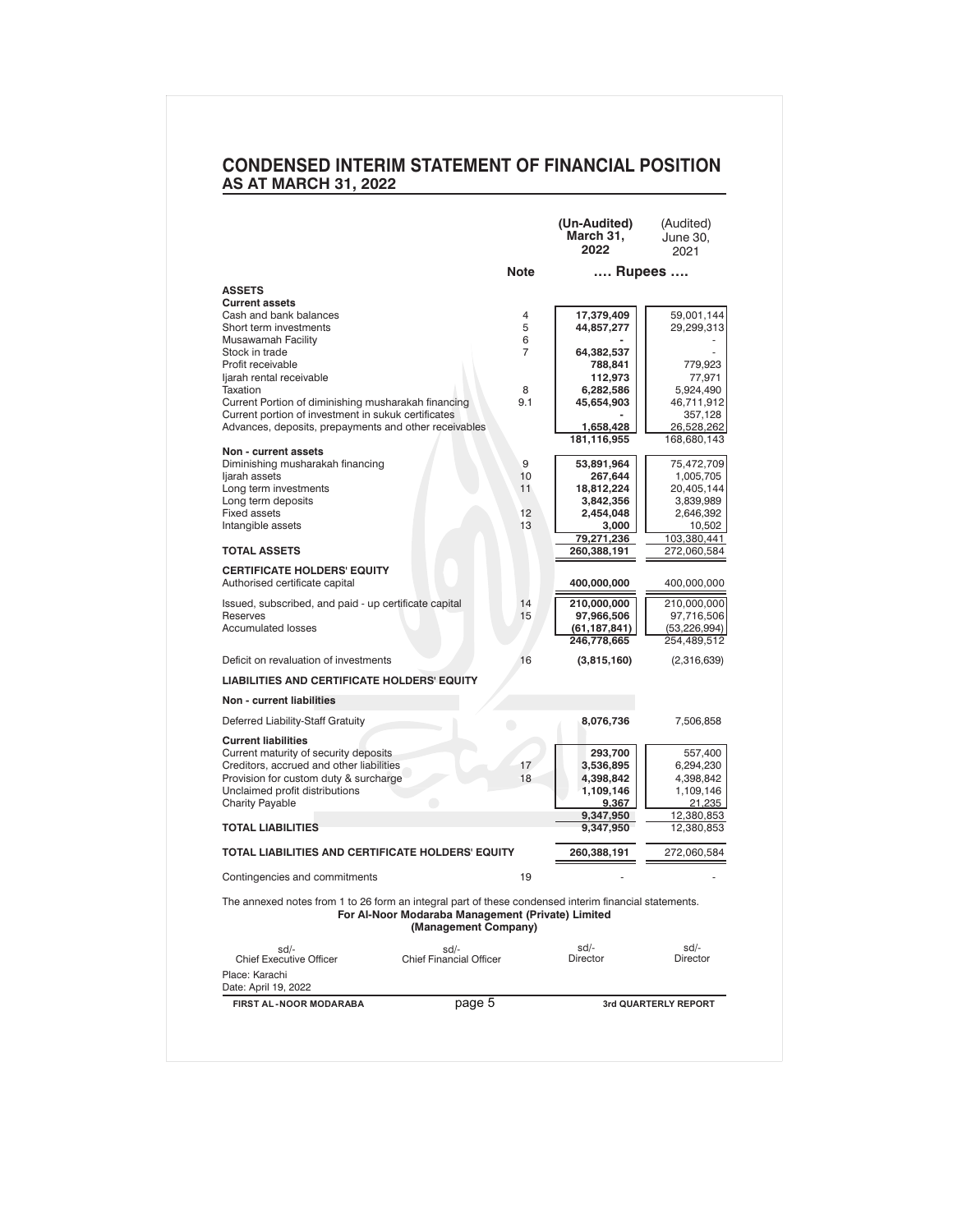### **CONDENSED INTERIM PROFIT AND LOSS ACCOUNT (UN-AUDITED) For the Nine Months and Three Months Period Ended March 31, 2022**

|                                                                                                       |             | Nine months ended<br>March 31,                                            |                  | Quarter ended<br>March 31, |                  |
|-------------------------------------------------------------------------------------------------------|-------------|---------------------------------------------------------------------------|------------------|----------------------------|------------------|
|                                                                                                       |             | 2022                                                                      | 2021             | 2022                       | 2021             |
|                                                                                                       | <b>Note</b> |                                                                           | Rupees           |                            |                  |
|                                                                                                       |             |                                                                           |                  |                            |                  |
| Income from trading operations                                                                        | 20          | 901,727                                                                   |                  | 901,727                    |                  |
| Income on Diminishing Musharakah                                                                      |             | 12,714,869                                                                | 9,782,133        | 3,591,140                  | 3,153,331        |
| Income from Ijarah                                                                                    |             | 1,182,577                                                                 | 2,301,759        | 289,703                    | 338,030          |
| Income from investments                                                                               | 21          | 4,879,010                                                                 | 12,968,275       | 1,113,576                  | 3,635,757        |
|                                                                                                       |             | 19,678,183                                                                | 25,052,167       | 5,896,146                  | 7,127,118        |
| Administrative and operating expenses                                                                 |             | (20, 844, 010)                                                            | (20, 907, 248)   | (7,537,916)                | (5,776,253)      |
| Financial and other charges                                                                           |             | (31,053)                                                                  | (9, 423)         | (14, 197)                  |                  |
|                                                                                                       |             | (20, 875, 062)                                                            | (20, 916, 671)   | (7, 552, 113)              | (5,776,253)      |
| Operating profit / (loss)                                                                             |             | (1, 196, 879)                                                             | 4,135,496        | (1,655,966)                | 1,350,865        |
| Other income                                                                                          |             | 718,541                                                                   | 2,654,937        | 333,199                    | 1,746,321        |
|                                                                                                       |             | (478,338)                                                                 | 6,790,433        | (1,322,767)                | 3,097,186        |
| Unrealised (loss) / gain on re-measurement of                                                         |             |                                                                           |                  |                            |                  |
| investments at fair value through profit or loss                                                      |             | (6,747,495)                                                               | (4,312,057)      | (1,777,940)                | (1,947,666)      |
| Share of profit from associates                                                                       |             | 241,269                                                                   | 1,319,810        |                            | 224,364          |
|                                                                                                       |             | (6,984,564)                                                               | 3,798,186        | (3,100,707)                | 1,373,884        |
| Management company's remuneration                                                                     |             |                                                                           | (379, 819)       |                            | (137, 389)       |
| Workers welfare fund                                                                                  |             |                                                                           | (74, 222)        |                            | (26, 587)        |
| Profit before taxation                                                                                |             | (6,984,564)                                                               | 3,344,145        | (3, 100, 707)              | 1,209,908        |
| Income tax expense                                                                                    |             | (725, 645)                                                                |                  | (202, 935)                 |                  |
| Profit / (loss) after taxation                                                                        |             | (7,710,209)                                                               | 3,344,145        | (3,303,642)                | 1,209,908        |
| Earning per certificate - basic and diluted                                                           |             | (0.37)                                                                    | 0.16             | (0.16)                     | 0.06             |
| The annexed notes from 1 to 26 form an integral part of these condensed interim financial statements. |             |                                                                           |                  |                            |                  |
|                                                                                                       | ۰           |                                                                           |                  |                            |                  |
|                                                                                                       |             |                                                                           |                  |                            |                  |
|                                                                                                       |             | For Al-Noor Modaraba Management (Private) Limited<br>(Management Company) |                  |                            |                  |
|                                                                                                       |             |                                                                           |                  |                            |                  |
| $sd/$ -<br><b>Chief Executive Officer</b>                                                             |             | sd/-<br><b>Chief Financial Officer</b>                                    | sd/-<br>Director |                            | sd/-<br>Director |
| Place: Karachi<br>Date: April 19, 2022                                                                |             |                                                                           |                  |                            |                  |
| FIRST AL-NOOR MODARABA                                                                                |             | page 6                                                                    |                  | 3rd QUARTERLY REPORT       |                  |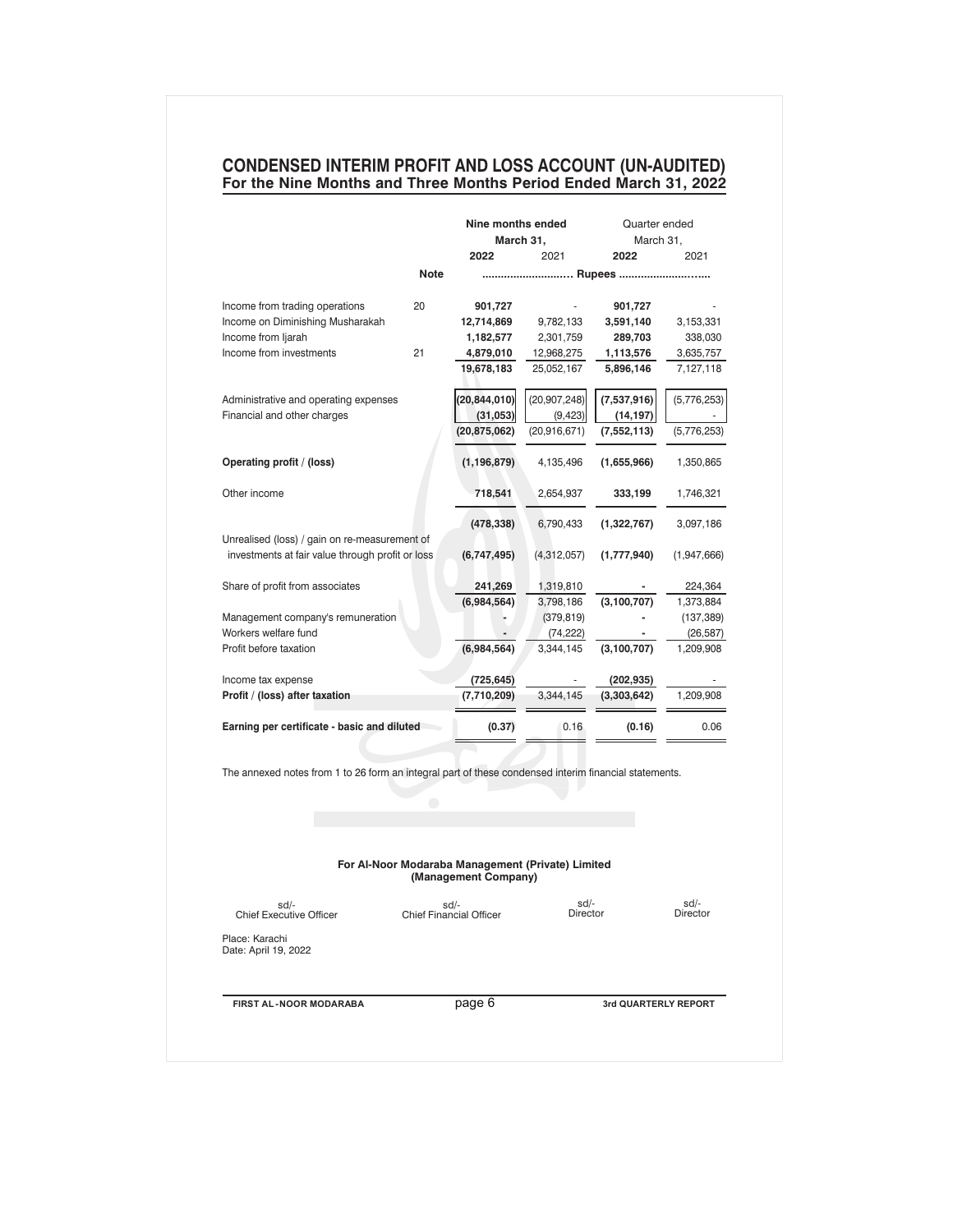### **CONDENSED INTERIM STATEMENT OF COMPREHENSIVE INCOME (UN-AUDITED) For the Nine Months and Three Months Period Ended March 31, 2022**

|                                                                                                       | Nine months ended                                                         | 2022             |                      | Quarter ended<br>2022 |
|-------------------------------------------------------------------------------------------------------|---------------------------------------------------------------------------|------------------|----------------------|-----------------------|
|                                                                                                       | 2022                                                                      | 2021             | 2022                 | 2021                  |
|                                                                                                       | <b>Note</b>                                                               |                  | Rupees               |                       |
| <b>Profit after taxation</b>                                                                          | (7,710,209)                                                               | 3,344,145        | (3,303,642)          | (1,209,908)           |
| Components of other comprehensive income<br>reflected in equity                                       |                                                                           |                  |                      |                       |
| Items that will not be reclassified subsequently<br>profit and loss account                           |                                                                           |                  |                      |                       |
| Remeasurement of net defined benefit liability                                                        |                                                                           | (655, 368)       |                      | (918, 296)            |
| Share of other comprehensive income of<br>associate -incremental depreciation                         | (638)                                                                     | 17,356           |                      | (894)                 |
| Gain realised from sale of available for<br>sale investments                                          |                                                                           |                  |                      | 579,348               |
| Other Comprehensive loss                                                                              | (638)                                                                     | (638, 012)       |                      | (1,498,488)           |
| Total comprehensive income / (loss) for the<br>period transferred to equity                           | (7,710,847)                                                               | 2,706,133        | (3,303,642)          | 288,580               |
| Equity investments at FVOCI - change in fair value                                                    | 1,529,753                                                                 | (2,612,499)      | 2,529,786            | 3,462,839             |
| Items that will be reclassified subsequently<br>into profit and loss account                          |                                                                           |                  |                      |                       |
| Total comprehensive income                                                                            | (6, 179, 818)                                                             | 93,634           | (773,856)            | (3,751,419)           |
| The annexed notes from 1 to 26 form an integral part of these condensed interim financial statements. |                                                                           |                  |                      |                       |
|                                                                                                       | For Al-Noor Modaraba Management (Private) Limited<br>(Management Company) |                  |                      |                       |
| sd/-<br><b>Chief Executive Officer</b>                                                                | sd/-<br><b>Chief Financial Officer</b>                                    | sd/-<br>Director |                      | sd/-<br>Director      |
| Place: Karachi<br>Date: April 19, 2022                                                                |                                                                           |                  |                      |                       |
|                                                                                                       |                                                                           |                  |                      |                       |
| <b>FIRST AL-NOOR MODARABA</b>                                                                         | page 7                                                                    |                  | 3rd QUARTERLY REPORT |                       |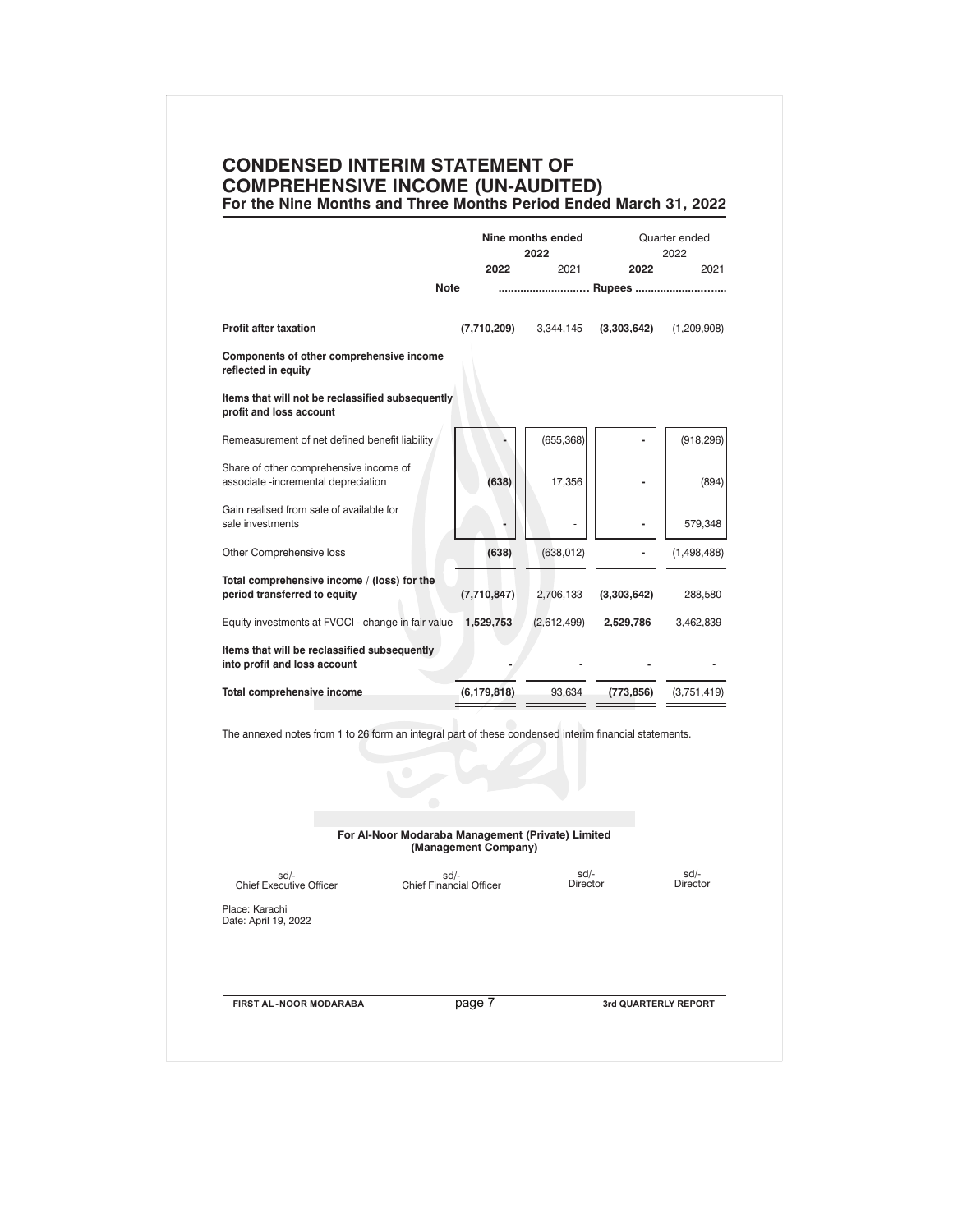# **CONDENSED INTERIM STATEMENT OF CHANGES IN EQUITY (UN-AUDITED) For the Nine Months Ended March 31, 2022**

|                                                                    | Issued,                                              |                                                   |                    | Reserve reserve              |                          |                           |  |
|--------------------------------------------------------------------|------------------------------------------------------|---------------------------------------------------|--------------------|------------------------------|--------------------------|---------------------------|--|
|                                                                    | subscribed.<br>and paid-up<br>certificate<br>capital | <b>Statutory</b><br>reserve<br>(refer<br>note 16) | General<br>reserve | Accumulated<br>losses        | Total                    | Total                     |  |
|                                                                    |                                                      |                                                   |                    | <b>Rupees</b>                |                          |                           |  |
| Balance as at June 30, 2019                                        | 210,000,000                                          | 97,585,635                                        | 250,000            | (55, 786, 673)               | 42,048,962               | 252,048,962               |  |
| Profit for the period                                              |                                                      |                                                   | ÷,                 | 3,304,364                    | 3,304,364                | 3,304,364                 |  |
| Other comprehensive loss                                           |                                                      |                                                   |                    | (322, 717)                   | (322, 717)               | (322, 717)                |  |
| Balance as at December 31, 2019                                    | 210,000,000                                          | 97,585,635                                        | 250,000            | (52,805,026)                 | 45,030,609               | 255,030,609               |  |
| Balance as at June 30, 2020                                        | 210,000,000                                          | 97,585,635                                        | 250,000            | (54, 342, 126)               | 43,493,509               | 253,493,509               |  |
| Profit for the period                                              |                                                      |                                                   |                    | 654,354                      | 654,354                  | 654,354                   |  |
| Other comprehensive loss                                           |                                                      |                                                   |                    | 516,274                      | 516,274                  | 516,274                   |  |
| <b>Total Comphrensive loss</b>                                     |                                                      |                                                   |                    | 1,170,628                    | 1,170,628                | 1,170,628                 |  |
| Deficit transferred to accumulated loss                            |                                                      |                                                   |                    | (174, 625)                   | (174, 625)               | (174, 625)                |  |
| Transfer to statuary reserve<br>Balance as at June 30, 2021        | 210,000,000                                          | 130,871<br>97,716,506                             | 250,000            | (130, 871)<br>(53, 476, 994) | (130, 871)<br>44,489,512 | (130, 871)<br>254,489,512 |  |
|                                                                    |                                                      |                                                   |                    |                              |                          |                           |  |
| Profit / (loss) for the period                                     |                                                      |                                                   |                    | (7,710,209)                  | (7,710,209)              | (7,710,209)               |  |
| Other comprehensive loss<br>Total Comphrensive loss for the period |                                                      |                                                   |                    | (638)<br>(7,710,847)         | (638)<br>(7,710,847)     | (638)<br>(7,710,847)      |  |
| Balance as at Mar 31, 2022                                         | 210,000,000                                          | 97,716,506                                        | 250,000            | (61,187,841)                 | 36,778,665               | 246,778,665               |  |
|                                                                    | For Al-Noor Modaraba Management (Private) Limited    | (Management Company)                              | $\bigcirc$         |                              |                          |                           |  |
| sd/-<br><b>Chief Executive Officer</b>                             |                                                      | sd/-<br><b>Chief Financial Officer</b>            |                    | sd/-<br>Director             |                          | sd/-<br>Director          |  |
| Place: Karachi<br>Date: April 19, 2022                             |                                                      |                                                   |                    |                              |                          |                           |  |
| FIRST AL-NOOR MODARABA                                             |                                                      | page 8                                            |                    |                              | 3rd QUARTERLY REPORT     |                           |  |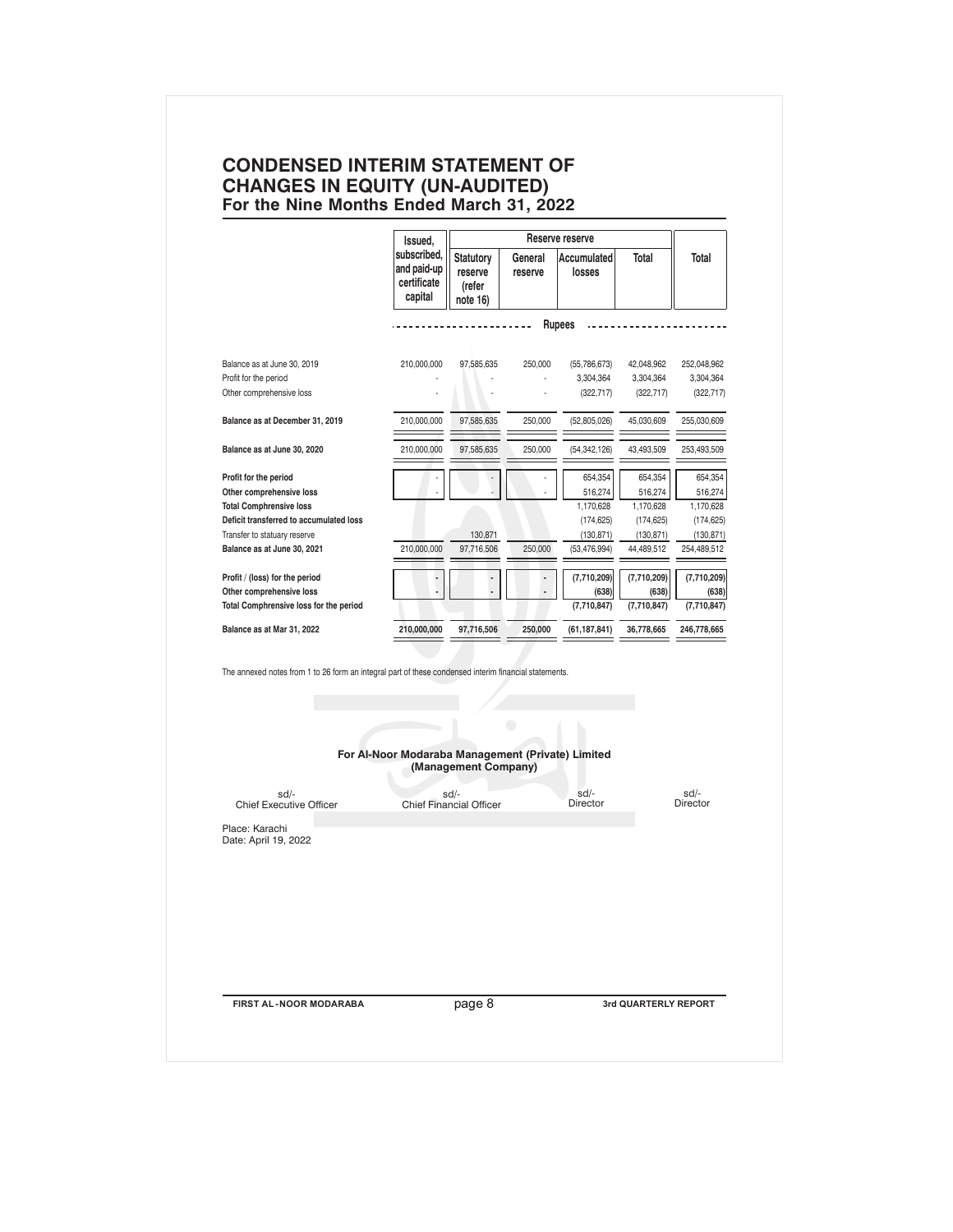# **CONDENSED INTERIM CASH FLOW STATEMENT (UN-AUDITED) For the Nine Months Ended March 31, 2022**

|                                                                                                       |                | (Un-Audited)<br>March 31,<br>2022 | (Un-Audited)<br>March 31,<br>2021 |
|-------------------------------------------------------------------------------------------------------|----------------|-----------------------------------|-----------------------------------|
|                                                                                                       | <b>Note</b>    |                                   | Rupees                            |
| <b>CASH FLOWS FROM OPERATING ACTIVITIES</b>                                                           |                |                                   |                                   |
| Cash from operations after working capital changes                                                    | 23             | (52,150,849)                      | (62, 588, 427)                    |
| Increase/ (decrease) in long-term security deposits                                                   |                | (2, 367)                          | 653,536                           |
| Income tax paid                                                                                       |                | (1,083,741)                       | 548,140                           |
| Financial charges paid<br>Gratuity paid                                                               |                | (31, 053)<br>(206, 272)           | (9, 423)<br>(2,053,509)           |
| Net cash (used in) / generated from operating activities                                              |                | (53,474,281)                      | (52,069,108)                      |
| <b>CASH FLOWS FROM INVESTING ACTIVITIES</b>                                                           |                |                                   |                                   |
| Additions                                                                                             |                |                                   |                                   |
| - Fixed assets                                                                                        |                | (704, 520)                        | (187, 656)                        |
| Sale proceeds on disposal                                                                             |                |                                   |                                   |
| - Fixed assets                                                                                        |                |                                   | 719,755                           |
| - Ijarah assets<br>Dividend received                                                                  |                |                                   |                                   |
| Profit received                                                                                       |                | 912,811<br>583,310                | 755,738<br>1,755,056              |
| Long term investment                                                                                  |                |                                   |                                   |
| Stock in Trade                                                                                        |                | (64, 382, 537)                    |                                   |
| Redemption of installment of Sukuk Certificates                                                       |                |                                   |                                   |
| Investment in diminishing musharakah- net                                                             |                |                                   | 3,614,658                         |
| <b>Investments in TDR</b>                                                                             |                | 20,000,000                        |                                   |
| Investment in barkat islamic certificates                                                             |                |                                   | (60,000,000)                      |
| Maturity on barkat islamic certificates                                                               |                |                                   | 100,000,000                       |
| Proceeds from sale of mutual funds units                                                              |                |                                   | 8,889,466                         |
| Purchase of investments in listed securities                                                          |                | 11,441,468                        | (249, 406, 478)                   |
| Proceeds from sale of investments in listed securities                                                | o              | 44,002,015                        | 248,259,755                       |
| Net cash generated from / (used in) operations                                                        |                | 11,852,546                        | 54,400,294                        |
| Net increase / (decrease) in cash and cash equivalents                                                |                | (41,621,735)                      | 2,331,186                         |
| Cash and cash equivalents at the beginning of the period                                              |                | 59,001,144                        | 9,174,848                         |
| Cash and cash equivalents at the end of the period                                                    | $\overline{4}$ | 17,379,409                        | 11,506,034                        |
| The annexed notes from 1 to 26 form an integral part of these condensed interim financial statements. |                |                                   |                                   |
| For Al-Noor Modaraba Management (Private) Limited<br>(Management Company)                             |                |                                   |                                   |
| $sd/$ -<br>sd/-                                                                                       |                | sd/-                              | sd/-                              |
| <b>Chief Executive Officer</b><br><b>Chief Financial Officer</b>                                      |                | <b>Director</b>                   | <b>Director</b>                   |
| Place: Karachi<br>Date: April 19, 2022                                                                |                |                                   |                                   |
|                                                                                                       | page 9         |                                   | 3rd QUARTERLY REPORT              |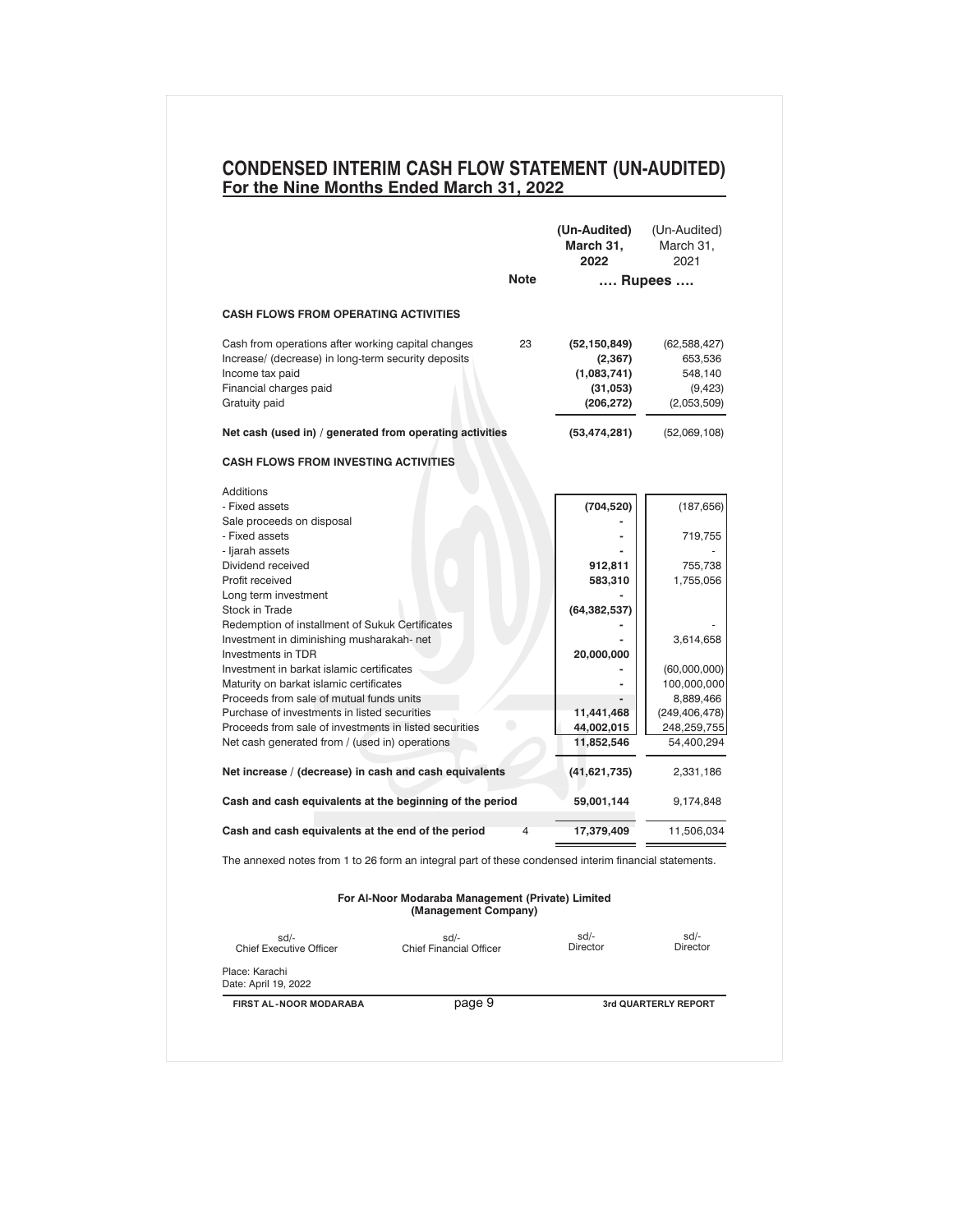### **1 LEGAL STATUS AND NATURE OF BUSINESS**

The First Al-Noor Modaraba (the Modaraba) was formed under the Modaraba Companies and Modaraba (Floatation and Control) Ordinance, 1980 and the rules framed thereunder and is managed by Al-Noor Modaraba Management (Pvt.) Limited, a company incorporated in Pakistan. The address of its registered office is 96-A, Sindhi Muslim Housing Society. The Modaraba was floated on October 19, 1992 and commenced its business on November 02, 1992.

The Modaraba is a perpetual, multi purpose and multi dimensional Modaraba and is primarily engaged in providing Ijarah financing, Musharikah, Diminishing musharkah, Murabaha, Musawamah,Equity investment and other Shariah compliant trading activities. The Modaraba is listed on the Pakistan Stock Exchange (PSX).

### **2 BASIS OF PREPARATION**

#### **2.1 Statement of compliance**

These condensed interim financial statements of the Modaraba for the nine months period ended 31 March 2022 has been prepared in accordance with the accounting and reporting standards as applicable in Pakistan. The accounting and reporting standards applicable in Pakistan comprise of:

- International Accounting Standard (IAS)-34, 'Interim Financial Reporting' issued by the International Accounting Standard Board (IASB) as notified under the Companies Act 2017;
- Provisions of and directions issued under the Companies Act 2017;
- Modaraba Companies and Modaraba (Floatation and Control) Ordinance, 1980, Modaraba Companies and Modaraba Rules, 1981 and Prudential Regulation for Modarabas; and
- Islamic Financial Accounting Standards (IFAS) issued by the Institute of Chartered Accountants of Pakistan (ICAP) as notified under the Companies Act 2017.

The SECP has issued directive (vide SRO 431 (I) / 2007 dated May 22, 2007) that Islamic Financial Accounting Standard 2 (IFAS 2) shall be followed in preparation of the financial statements by Companies and Modarabas while accounting for Lease Financing transactions as defined by the said standard. The Modaraba has adopted the said standard.

Where the provisions of and directives issued under the Companies Act 2017, the Modaraba Companies and Modaraba (Floatation and Control) Ordinance, 1980, Modaraba Companies and Modaraba Rules 1981 and Prudential Regulations for Modarabas differ with the requirements of IAS 34 and IFAS, the provisions of and directives issued under the Companies Act 2017, the Modaraba Companies and Modaraba (Floatation and Control) Ordinance, 1980, Modaraba Companies and Modaraba Rules 1981 and Prudential Regulations for Modarabas have been followed.

Where the provisions and directives issued under the Modaraba Companies and Modaraba (Floatation and Control) Ordinance, 1980, Modaraba Companies and Modaraba Rules, 1981 and Prudential Regulation for Modarabas differ from Companies Act 2017, the Modaraba Companies and Modaraba (Floatation and Control)Ordinance, 1980, Modaraba Companies and Modaraba Rules, 1981 and Prudential Regulation for Modarabas shall prevail.

**FIRST AL-NOOR MODARABA 3rd QUARTERLY REPORT**

page 10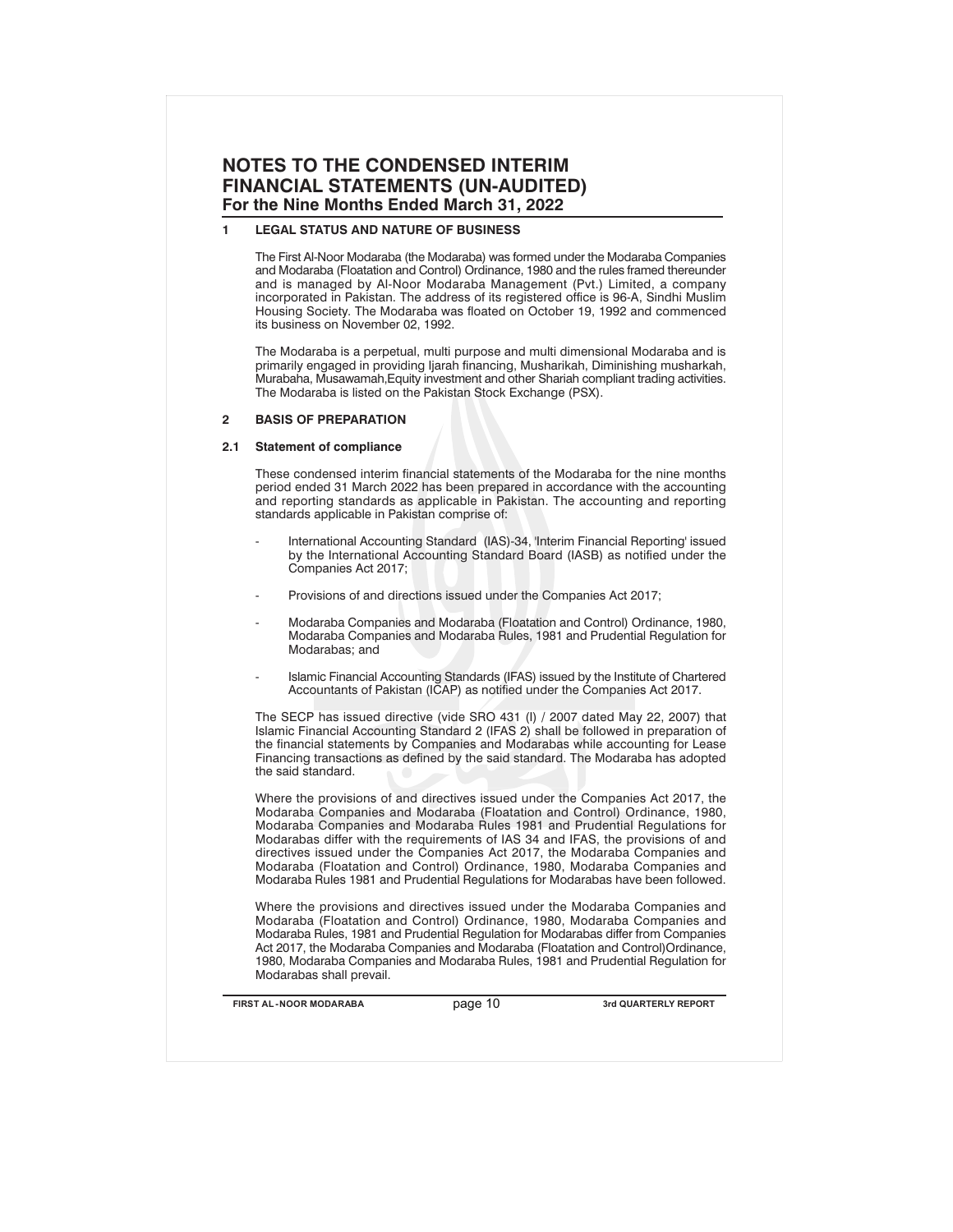- **2.1.1** The interim financial statements do not include all the information and disclosures required for full annual financial statements and should be read in conjunction with the annual audited financial statements of the Modaraba as at and for the year ended June 30, 2021.
- **2.1.2** These condensed interim financial statements comprises of the condensed interim balance sheet as at March 31, 2022 and the condensed interim profit and loss account & condensed interim statement of comprehensive income, condensed interim cash flow statement and condensed interim statement of changes in equity and the notes forming part thereof for the nine months ended March 31, 2022.
- **2.1.3** These interim financial statements are unaudited but subject to limited scope review by the external auditors as required by the Code of Corporate Governance and are being submitted to the certificate holders as required under Rule 10 of the Modaraba Companies and Modaraba Rules, 1981.

### **2.2 Basis of measurement**

These condensed interim financial statements have been prepared under the historical cost convention except as stated otherwise in these condensed interim financial statements.

#### **2.3 Functional and presentation currency**

These condensed interim financial statements are presented in Pakistani Rupees which is also the Modaraba's functional and presentation currency.All amounts have been rounded to the nearest rupee, unless otherwise indicated.

### **2.4 Significant accounting estimates and judgements**

In preparing these condensed financial statements management has made judgements, estimates and assumptions that affect the application of the Modaraba's accounting policies and the reported amounts of assets, liaibilites, income and expenses. Actual results may differ from these estimates.

The significant judgements made by the management in applying the Modaraba's accounting policies and the key sources of estimating the uncertainty were the same as those that apply to the audited annual financial statements as at and for the year ended June 30, 2021.

## **3 SIGNIFICANT ACCOUNTING POLICIES**

The accounting policies adopted for the preparation of these condensed interim financial statements are the same as those applied in the preparation of annual audited financial statements for the year ended June 30, 2021 except for the adoption of the following new and amended standards, which became effective for the current period:

**FIRST AL-NOOR MODARABA 3rd QUARTERLY REPORT**

page 11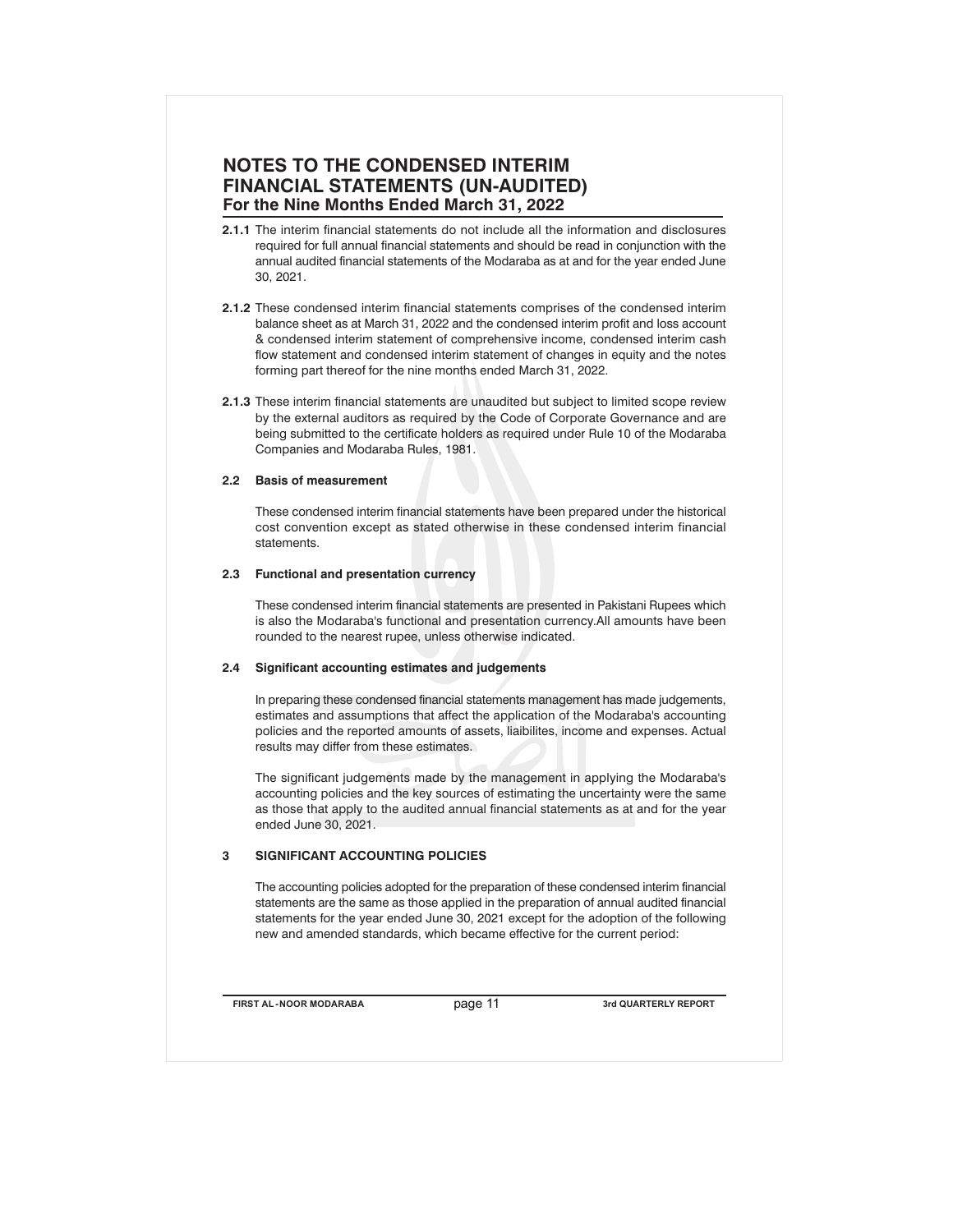| <b>Standards</b>                                                         | <b>Effective date</b><br>(Annual periods<br>beginning on or after) |
|--------------------------------------------------------------------------|--------------------------------------------------------------------|
| IFRS 3 Definition of a Business (Amendment to IFRS 3)                    | January 1, 2020                                                    |
| IAS 1 and IAS 8 Definition of Material (Amendment to<br>IAS 1 and IAS 8) | January 1, 2020                                                    |
| IFRS 9, IAS 39 and IFRS 7 Investment rate benchmark Reform               | January 1, 2020                                                    |

(Amendment to IFRS 9 IAS 39 and IFRS 7)

The adoption of the above standards and amendments are not expected to have any material impact on the Modaraba's condensed interim financial statements.

|     |                                                                                                                         | (Un-audited)<br>March 31,<br>2022   | Audited<br>June 30,<br>2021 |
|-----|-------------------------------------------------------------------------------------------------------------------------|-------------------------------------|-----------------------------|
|     | <b>Note</b>                                                                                                             | --------------                      | -Rupees----------------     |
| 4   | <b>CASH AND BANK BALANCES</b>                                                                                           |                                     |                             |
|     | - Islamic Banks / Islamic Window operations                                                                             | 990,784                             | 2,893,977                   |
|     | - Conventional Banks                                                                                                    | 1,789,429                           | 828,997                     |
|     | With banks in PLS accounts                                                                                              |                                     |                             |
|     | - Islamic Banks / Islamic Window operations<br>4.1                                                                      | 14,553,259                          | 278,170                     |
|     |                                                                                                                         | 17,333,472                          | 55,001,144                  |
|     | Cash in hand                                                                                                            | 45,937                              |                             |
|     | TDR                                                                                                                     | 17,379,409                          | 9,174,848                   |
|     |                                                                                                                         |                                     |                             |
| 4.1 | These deposits accounts carry profit at rates ranging from 3.07% to 6.71 % (June 30,<br>2021: 2.88% to 5.75%) per annum |                                     |                             |
|     |                                                                                                                         | المستحدث والمتنا والمتلاط والمتناقص |                             |

|   |                                                                                                                    |                | (Un-audited)<br>March 31,<br>2022 | Audited<br>June 30,<br>2021 |
|---|--------------------------------------------------------------------------------------------------------------------|----------------|-----------------------------------|-----------------------------|
|   |                                                                                                                    | <b>Note</b>    |                                   | -Rupees---------------      |
| 5 | <b>SHORT TERM INVESTMENTS</b>                                                                                      |                |                                   |                             |
|   | At fair value through profit or loss                                                                               |                |                                   |                             |
|   | <b>Shariah compliant</b><br>Listed equity securities<br><b>Listed Mutual funds</b>                                 | 5.1.1<br>5.1.2 | 24,675,723<br>124,514             | 29,049,505<br>126,721       |
|   | <b>Non-Shariah compliant</b><br>Listed equity securities<br>Investment in Islamic Certificates<br>Inestment In TDR | 5.1.3          | 57,040<br>20,000,000              | 12,3087<br>100,000,000      |
|   |                                                                                                                    |                | 44,857,277                        | 292,9931                    |
|   | <b>FIRST AL-NOOR MODARABA</b>                                                                                      | page 12        |                                   | 3rd QUARTERLY REPORT        |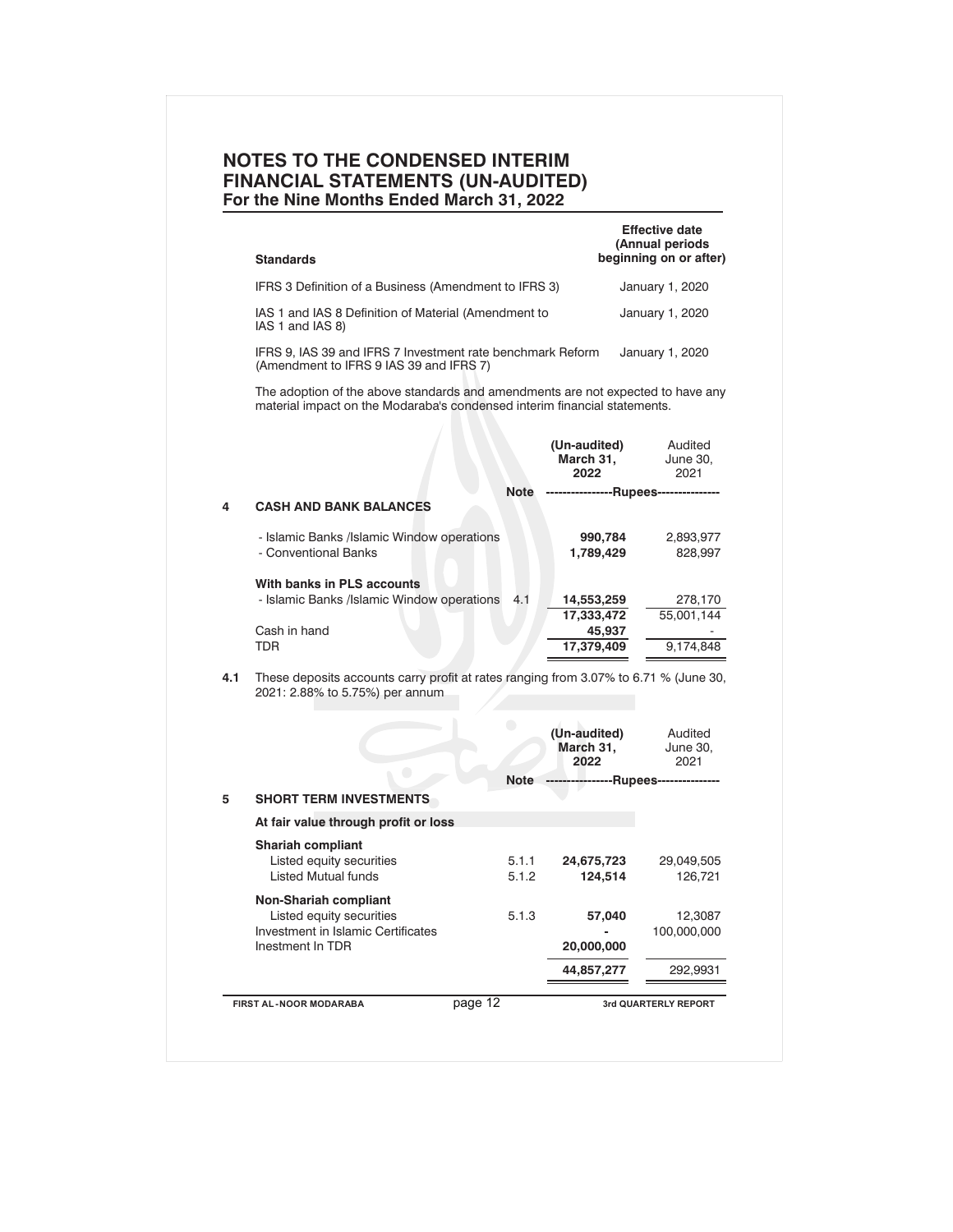**5.1.1 Shahriah Compliant listed equity securities - 'at fair value through profit or loss'** (Ordinary shares have a face value of Rs.10/- each unless stated otherwise).

| 423,913<br>458,850<br>1,076,250<br>1,140,750<br>714,000<br>721,000<br>320,250<br>342,825<br>269,495<br>271,800<br>1,870,980<br>1,909,050<br>1,782,995<br>1,789,500<br>468,800<br>513,000<br>6,502,770<br>6,687,925<br>1,812,700<br>1,666,700<br>174,260<br>156,520<br>413,795<br>423,600<br>3,084,940<br>2,959,428<br>155,930<br>149,550<br>71,115<br>67,670 | 5,000<br>15,000<br>20,000<br>52,500<br>15,000<br>3,000<br>25,000<br>20,000 | <b>Chemicals</b><br><b>Engro Fertilizer Limited</b><br><b>Construction and Materials</b><br>D.G. Khan Cement Limited<br>Maple Leaf Cement Limited<br>Power Cement Company Limited |
|--------------------------------------------------------------------------------------------------------------------------------------------------------------------------------------------------------------------------------------------------------------------------------------------------------------------------------------------------------------|----------------------------------------------------------------------------|-----------------------------------------------------------------------------------------------------------------------------------------------------------------------------------|
|                                                                                                                                                                                                                                                                                                                                                              |                                                                            |                                                                                                                                                                                   |
|                                                                                                                                                                                                                                                                                                                                                              |                                                                            |                                                                                                                                                                                   |
|                                                                                                                                                                                                                                                                                                                                                              |                                                                            |                                                                                                                                                                                   |
|                                                                                                                                                                                                                                                                                                                                                              |                                                                            |                                                                                                                                                                                   |
|                                                                                                                                                                                                                                                                                                                                                              |                                                                            |                                                                                                                                                                                   |
|                                                                                                                                                                                                                                                                                                                                                              |                                                                            |                                                                                                                                                                                   |
|                                                                                                                                                                                                                                                                                                                                                              |                                                                            | Fauji Cement Company Limited                                                                                                                                                      |
|                                                                                                                                                                                                                                                                                                                                                              |                                                                            | Lucky Cement Company Limited                                                                                                                                                      |
|                                                                                                                                                                                                                                                                                                                                                              |                                                                            | HubPower Co Ltd                                                                                                                                                                   |
|                                                                                                                                                                                                                                                                                                                                                              |                                                                            | <b>Gharibwal Cement Limited</b>                                                                                                                                                   |
|                                                                                                                                                                                                                                                                                                                                                              |                                                                            |                                                                                                                                                                                   |
|                                                                                                                                                                                                                                                                                                                                                              |                                                                            | Oil & Gas Producers                                                                                                                                                               |
|                                                                                                                                                                                                                                                                                                                                                              | 10,000                                                                     | Pakistan State Oil                                                                                                                                                                |
|                                                                                                                                                                                                                                                                                                                                                              | 2,150                                                                      | Pakistan Petroleum Limited                                                                                                                                                        |
|                                                                                                                                                                                                                                                                                                                                                              | 10,000                                                                     | <b>Hi-Tech Lubricats Limited</b>                                                                                                                                                  |
|                                                                                                                                                                                                                                                                                                                                                              | 35,600                                                                     | Oil And Gas Development Company Limited                                                                                                                                           |
|                                                                                                                                                                                                                                                                                                                                                              |                                                                            |                                                                                                                                                                                   |
|                                                                                                                                                                                                                                                                                                                                                              | 7,500                                                                      | Descon Oxy<br><b>Hascol Petroleum Limited</b>                                                                                                                                     |
| 5,712,740<br>5,423,468                                                                                                                                                                                                                                                                                                                                       | 13,782                                                                     |                                                                                                                                                                                   |
|                                                                                                                                                                                                                                                                                                                                                              |                                                                            |                                                                                                                                                                                   |
|                                                                                                                                                                                                                                                                                                                                                              |                                                                            | <b>Gas Water &amp; Multiutilities</b>                                                                                                                                             |
| 1,002,115<br>937,510                                                                                                                                                                                                                                                                                                                                         | 29,500                                                                     | Sui Northern Gas Pipline Limited                                                                                                                                                  |
|                                                                                                                                                                                                                                                                                                                                                              |                                                                            | <b>Engineering</b>                                                                                                                                                                |
| 445,000<br>456,000                                                                                                                                                                                                                                                                                                                                           | 5,000                                                                      | <b>Mughal Steel</b>                                                                                                                                                               |
| 381,347<br>391,020                                                                                                                                                                                                                                                                                                                                           | 6,000                                                                      | $\bigcirc$<br>International steels limited                                                                                                                                        |
| 847,020<br>826,347                                                                                                                                                                                                                                                                                                                                           |                                                                            |                                                                                                                                                                                   |
|                                                                                                                                                                                                                                                                                                                                                              |                                                                            | $\bullet$                                                                                                                                                                         |
| 159,500<br>159,250                                                                                                                                                                                                                                                                                                                                           |                                                                            |                                                                                                                                                                                   |
| 1,149,550<br>1,023,734                                                                                                                                                                                                                                                                                                                                       |                                                                            |                                                                                                                                                                                   |
| 1,309,050<br>1,182,984                                                                                                                                                                                                                                                                                                                                       |                                                                            |                                                                                                                                                                                   |
|                                                                                                                                                                                                                                                                                                                                                              | 25,000<br>13,820                                                           | <b>Automobile and Parts</b><br>Pakistan Intl Bulk Terminal<br>Sazgar Engineering Works Limited                                                                                    |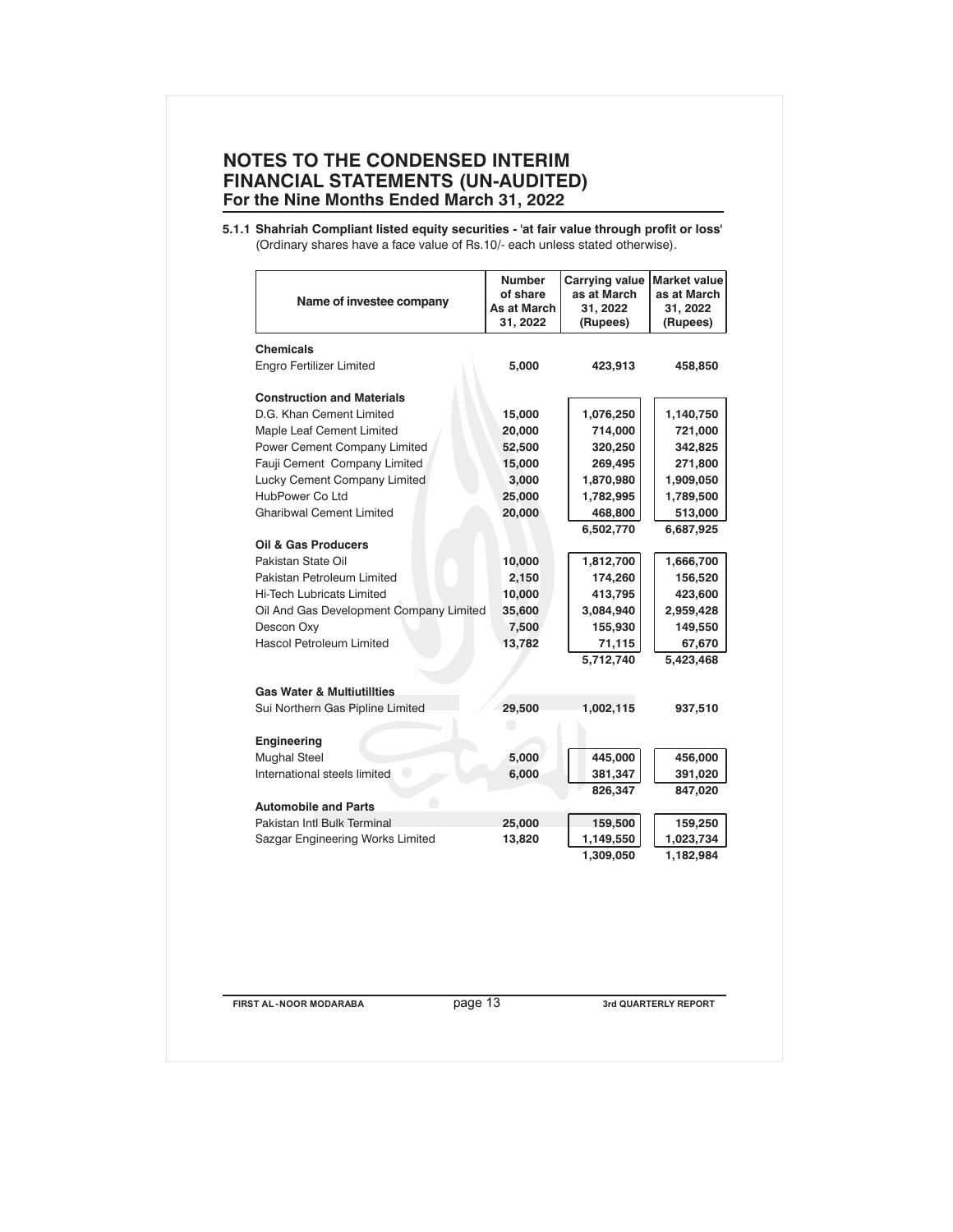| Name of investee company                                                       | <b>Number</b><br>of share<br>As at March<br>31, 2022 | Carrying value<br>as at March<br>31, 2022<br>(Rupees) | <b>Market value</b><br>as at March<br>31, 2022<br>(Rupees) |
|--------------------------------------------------------------------------------|------------------------------------------------------|-------------------------------------------------------|------------------------------------------------------------|
| Electricity                                                                    |                                                      |                                                       |                                                            |
| K-Electric                                                                     | 488,500                                              | 1,558,120                                             | 1,533,890                                                  |
| <b>Pharmaceuticals</b>                                                         |                                                      |                                                       |                                                            |
| The Searle Company Limited                                                     | 12,119                                               | 1,540,083                                             | 1,502,635                                                  |
| Glaxo Smithkline Pakistan Ltd.                                                 | 4,700                                                | 642,819                                               | 642,396                                                    |
|                                                                                |                                                      | 2,182,902                                             | 2,145,031                                                  |
| <b>Cable and Electrical goods</b>                                              |                                                      |                                                       |                                                            |
| Pak electron limited                                                           | 113,500                                              | 2,188,280                                             | 1,876,155                                                  |
| WAVES Singer Pakistan Ltd.                                                     | 30,000                                               | 439,180                                               | 449,700                                                    |
|                                                                                |                                                      | 2,627,460                                             | 2,325,855                                                  |
| <b>Glass &amp; Ceramics</b>                                                    |                                                      |                                                       |                                                            |
| Ghani Global Holdings                                                          | 3,500                                                | 68,465                                                | 60,515                                                     |
| <b>Food &amp; Personal Care Products</b>                                       |                                                      |                                                       |                                                            |
| National Foods Limited                                                         | 6,250                                                | 899,687                                               | 976,000                                                    |
| <b>Banks</b>                                                                   |                                                      |                                                       |                                                            |
| Bank Islamic Pakistan Ltd.                                                     | 44,500                                               | 507,050                                               | 523,320                                                    |
| Telecommunication                                                              |                                                      |                                                       |                                                            |
| P.T.C.L                                                                        | 200,000                                              | 1,555,274                                             | 1,560,000                                                  |
| Total                                                                          | $\bigcirc$                                           | 25,175,892                                            | 24,675,723                                                 |
| 5.1.2 Listed Mutual Funds - 'at fair value through profit or loss'             |                                                      |                                                       |                                                            |
|                                                                                |                                                      |                                                       |                                                            |
| Meezan Islamic Fund - Growth Units                                             | 2,030                                                | 90,753                                                | 124,514                                                    |
| 5.1.3 Non Shariah Listed Equity Funds - 'at fair value through profit or loss' |                                                      |                                                       |                                                            |
| Power Cement Company Limited (Pref share)                                      | 7,130                                                | 70,729                                                | 57,040                                                     |
|                                                                                |                                                      |                                                       |                                                            |
|                                                                                |                                                      |                                                       |                                                            |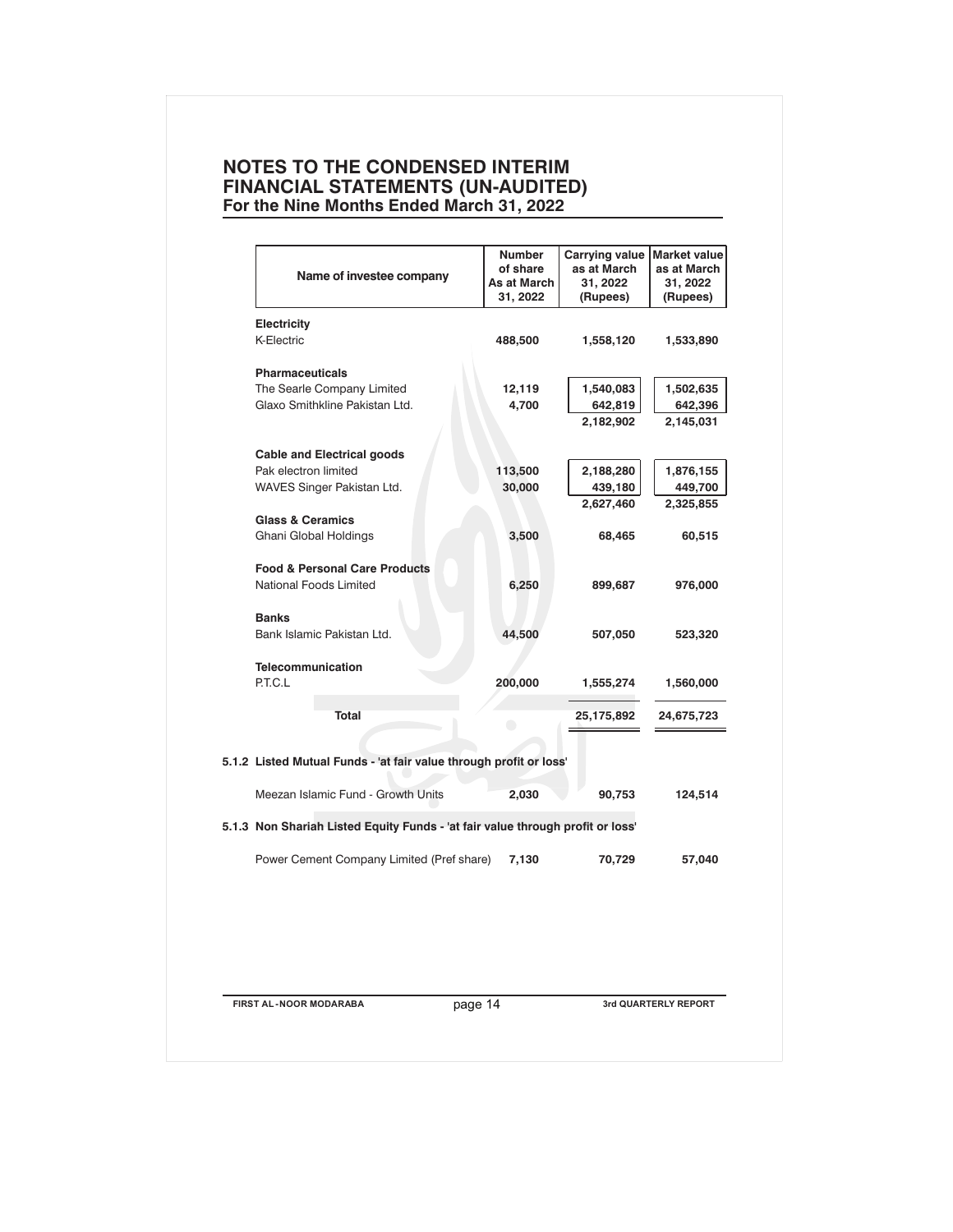| For the Nine Months Ended March 31, 2022 |                                                                                                                                                                                                                                                                                                                                                                                                                                                                                                                                                                                                                            |                               |                          | (Un-audited)<br>March 31,         | Audited<br>June 30,                           |
|------------------------------------------|----------------------------------------------------------------------------------------------------------------------------------------------------------------------------------------------------------------------------------------------------------------------------------------------------------------------------------------------------------------------------------------------------------------------------------------------------------------------------------------------------------------------------------------------------------------------------------------------------------------------------|-------------------------------|--------------------------|-----------------------------------|-----------------------------------------------|
|                                          |                                                                                                                                                                                                                                                                                                                                                                                                                                                                                                                                                                                                                            |                               | Note                     | 2022                              | 2021<br>----------------Rupees--------------- |
| 6                                        | <b>MUSAWAMAH FACILITY - SECURED</b>                                                                                                                                                                                                                                                                                                                                                                                                                                                                                                                                                                                        |                               |                          |                                   |                                               |
|                                          | Musawamah facility - secured considered doubtful<br>Less: provision against potential losses                                                                                                                                                                                                                                                                                                                                                                                                                                                                                                                               |                               | 6.1                      | 25,000,000<br>(25,000,000)        | 25,000,000<br>(25,000,000)                    |
|                                          |                                                                                                                                                                                                                                                                                                                                                                                                                                                                                                                                                                                                                            |                               |                          |                                   |                                               |
| 6.1                                      | <b>Musawamah facility</b>                                                                                                                                                                                                                                                                                                                                                                                                                                                                                                                                                                                                  | March 31, 2021 (Un-audited)   |                          |                                   | June 30, 2021 Audited                         |
|                                          | (Classified portfolio)                                                                                                                                                                                                                                                                                                                                                                                                                                                                                                                                                                                                     | <b>Balance</b><br>Outstanding | <b>Provision</b><br>held | <b>Balance</b><br>Outstanding     | Provision<br>held                             |
|                                          |                                                                                                                                                                                                                                                                                                                                                                                                                                                                                                                                                                                                                            |                               |                          | -------------(Rupees)------------ |                                               |
|                                          | Loss                                                                                                                                                                                                                                                                                                                                                                                                                                                                                                                                                                                                                       | 25,000,000 (25,000,000)       |                          |                                   | 25,000,000 (25,000,000)                       |
| 6.2                                      | This represents musawamah principal amount overdue by more than one year carried<br>profit rate of 10% (June 2019: 10%) per annum secured against hypothecation of<br>current assets, demand promissory notes, personal guarantee of directors and pledge<br>of stocks(raw cotton). M/s Quetta Textile Mills Limited has defaulted in payment at its<br>maturity therefore the Modaraba has filed a suit for recovery of principal and profit in<br>Honorable Banking Court No.II. The legal advisor of the Modaraba is of the opinion                                                                                     |                               |                          |                                   |                                               |
|                                          | that Modaraba has reasonable chances of recovery of the defaulted amounts. However,<br>in compliance to prudential regulation $# 5$ for modarabas, the modaraba has provided<br>the provision against the said default.                                                                                                                                                                                                                                                                                                                                                                                                    |                               |                          |                                   |                                               |
|                                          | Further, Modaraba has also filed for registration of criminal complaint against M/s<br>Quetta Textile Mills Limited.                                                                                                                                                                                                                                                                                                                                                                                                                                                                                                       |                               |                          |                                   |                                               |
|                                          | M/s Quetta Textile Mills Limited has filed a suit against Modaraba for the recovery of<br>Rs. 76,898,349/- along with damages, rendition of accounts, reconciliation of documents,<br>cancellation of documents and other reliefs under section 9 of the Financial Institutions<br>(Recovery of Finances) Ordinance 2001. The notice against said suit was served in<br>July 2017. In the given facts and circumstances of the case, the outcome of the matter<br>cannot be predicted with any degree of certainty. However, in the opinion of Modaraba's<br>legal advisor, the Modaraba has reasonable chance to prevail. |                               |                          |                                   |                                               |
|                                          |                                                                                                                                                                                                                                                                                                                                                                                                                                                                                                                                                                                                                            |                               |                          | (Un-audited)<br>March 31,<br>2022 | Audited<br>June 30,<br>2021                   |
| $\overline{7}$                           | <b>STOCK IN TRADE</b>                                                                                                                                                                                                                                                                                                                                                                                                                                                                                                                                                                                                      |                               | Note                     |                                   | ----------------Rupees---------------         |
|                                          | Opening Inventory<br>Less: Cost of Goods Sold                                                                                                                                                                                                                                                                                                                                                                                                                                                                                                                                                                              |                               | 7.1                      | 72,148,310<br>(7,765,773)         |                                               |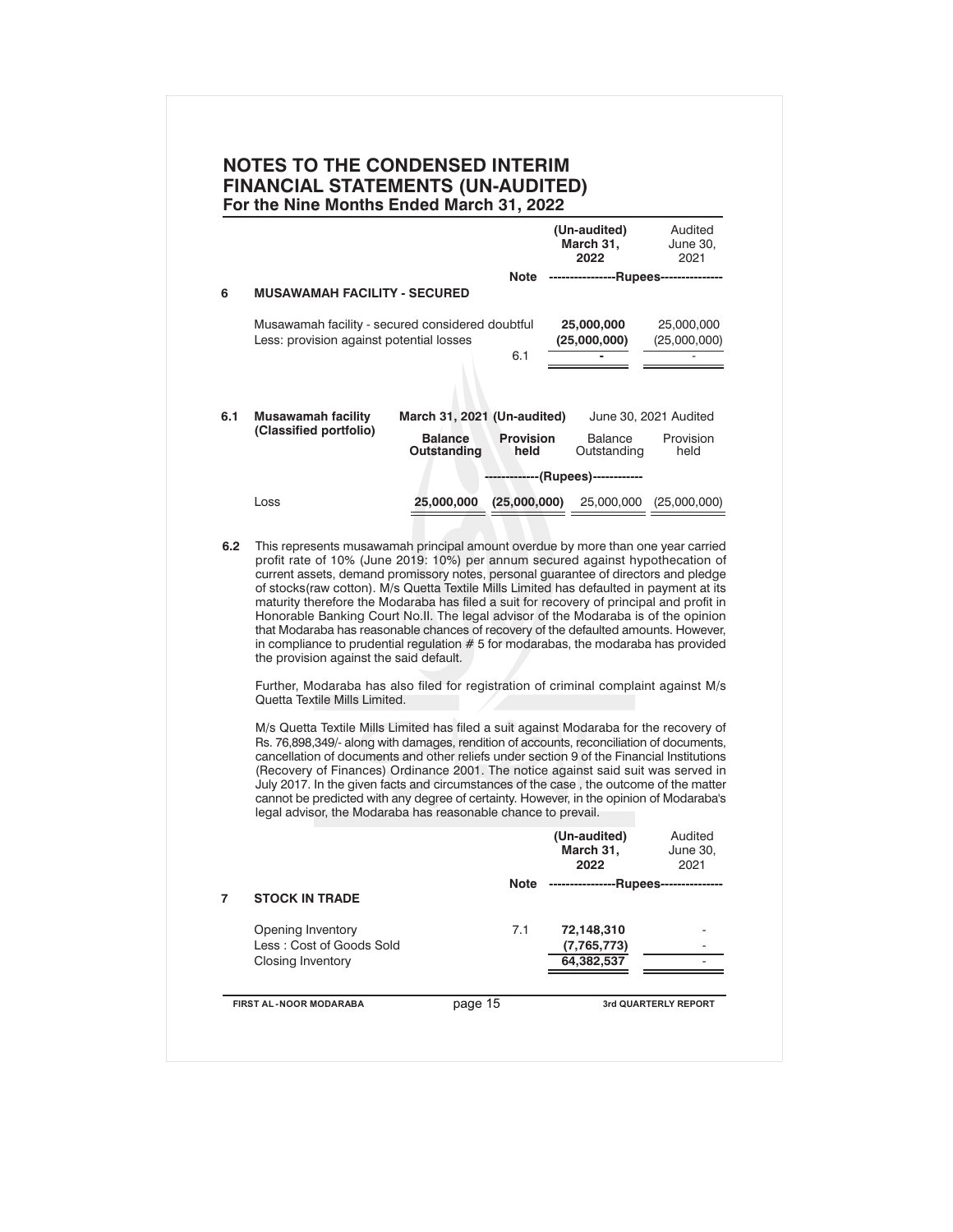| 7.1 | During the period, the Modaraba has purchased commodity of rice for trading purposes,<br>which are held in Punjab godowns under its control.                                                                                                          |                                                          |                              |  |  |
|-----|-------------------------------------------------------------------------------------------------------------------------------------------------------------------------------------------------------------------------------------------------------|----------------------------------------------------------|------------------------------|--|--|
| 8   | <b>TAXATION</b>                                                                                                                                                                                                                                       |                                                          |                              |  |  |
|     | The tax exemption by virtue of clause 100 of Part I of the Second Schedule to the<br>Income Tax Ordinance, 2001 has been withdrawn through and Tax loss (Second<br>ammendment), 20-21, dated March 21, 2021 which is adopted in Finance Act, 2021.    |                                                          |                              |  |  |
|     | As referred above, the exemption for Modarabas has been withdrawn from July 01,<br>2021, accordingly, the Modaraba is also subject to deferred tax.                                                                                                   |                                                          |                              |  |  |
|     |                                                                                                                                                                                                                                                       | (Un-audited)<br>March 31,<br>2022                        | Audited<br>June 30.<br>2021  |  |  |
|     |                                                                                                                                                                                                                                                       | Note ----------------Rupees---------------               |                              |  |  |
| 8.2 | Income tax refundable<br>Income tax adjusted / deducted at source                                                                                                                                                                                     | 5,924,490<br>358,096                                     | 5,778,678<br>145,812         |  |  |
|     |                                                                                                                                                                                                                                                       | 6,282,586                                                | 5,924,490                    |  |  |
| 9   | DIMINISHING MUSHARAKAH FINANCING                                                                                                                                                                                                                      |                                                          |                              |  |  |
|     | Diminishing musharka financing<br>Less: Provision in respect of Diminishing Musharaka                                                                                                                                                                 | 99,546,867                                               | 122,184,621                  |  |  |
|     |                                                                                                                                                                                                                                                       | 99,546,867                                               | 122,184,621                  |  |  |
|     | Less: Current portion<br>9.1                                                                                                                                                                                                                          | (45, 654, 903)<br>53,891,964                             | (46, 711, 912)<br>75,472,709 |  |  |
|     |                                                                                                                                                                                                                                                       |                                                          |                              |  |  |
| 9.1 | These carry profit rate ranging from 11.00% to 15.49% (June 30, 2021: 8.52% to 14.00%)<br>per annum and are repayable on monthly basis over a maximum period of five years. The<br>financing is secured by way of personal guarantees of the parties. |                                                          |                              |  |  |
|     |                                                                                                                                                                                                                                                       | (Un-audited)<br>March 31,<br>2022<br>-------Rupees------ | Audited<br>June 30,<br>2021  |  |  |
|     |                                                                                                                                                                                                                                                       |                                                          |                              |  |  |
| 10  | <b>IJARAH ASSETS</b>                                                                                                                                                                                                                                  | 267,644                                                  | 1,005,705                    |  |  |
|     | During the nine months period ended March 31, 2022 disposals amounting to Rs 2.64<br>million (June 30, 2021: Rs 23.02 million) under ljarah arrangements.                                                                                             |                                                          |                              |  |  |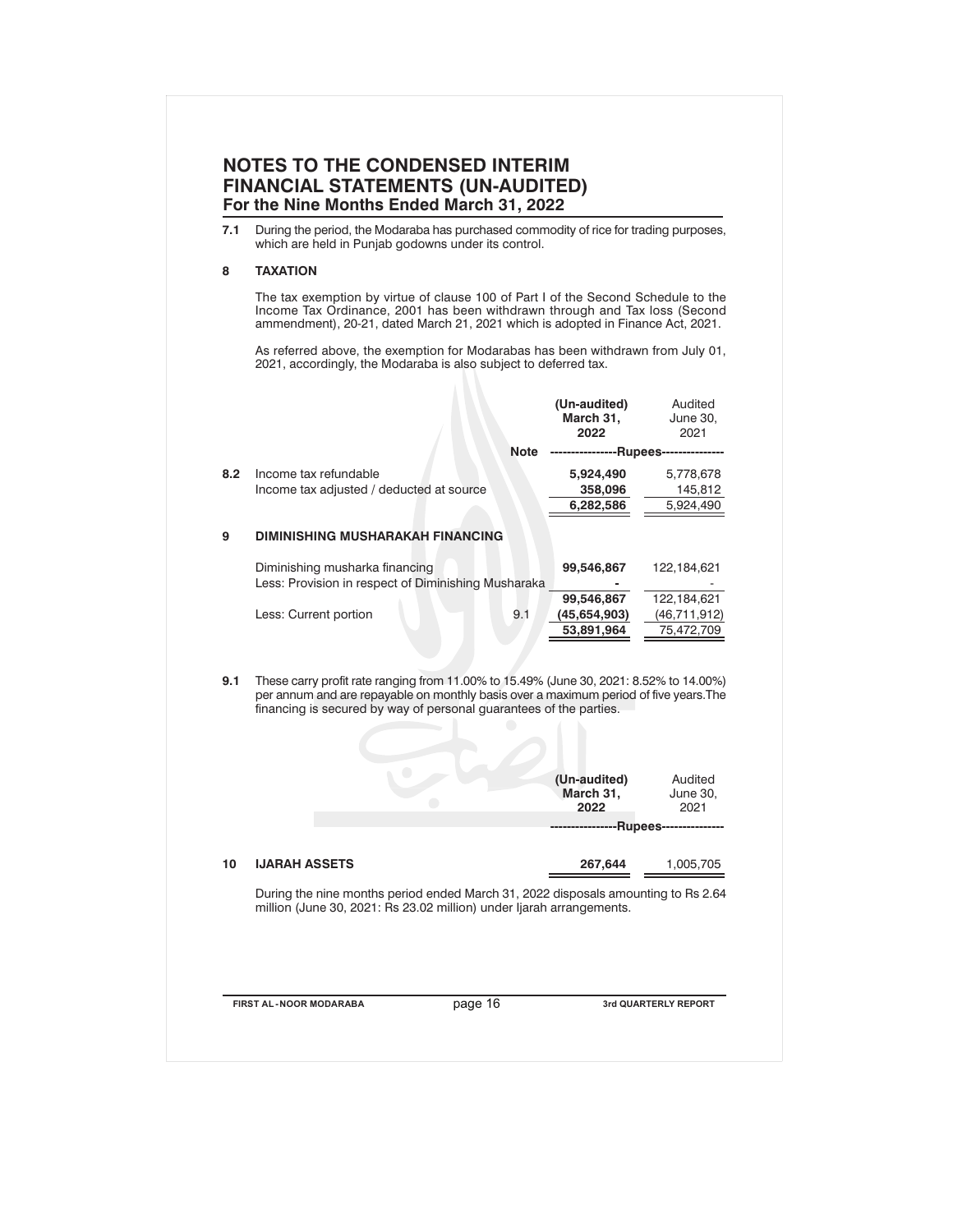|      |                                                                                                                                                                                                                                                                                                                                                                          |             | "<br>March 31,<br>2022                | 111112<br>June 30,<br>2021 |
|------|--------------------------------------------------------------------------------------------------------------------------------------------------------------------------------------------------------------------------------------------------------------------------------------------------------------------------------------------------------------------------|-------------|---------------------------------------|----------------------------|
|      |                                                                                                                                                                                                                                                                                                                                                                          | <b>Note</b> | ----------------Rupees--------------- |                            |
| 11   | <b>LONG TERM INVESTMENTS</b>                                                                                                                                                                                                                                                                                                                                             |             |                                       |                            |
|      | Investment in Associates<br>At fair value through other<br>comprehensive income<br><b>Shariah compliant</b>                                                                                                                                                                                                                                                              | 11.1        | 9,651,772                             | 9,963,740                  |
|      | Equity securities-listed                                                                                                                                                                                                                                                                                                                                                 | 11.3        | 4,011,039                             | 3,587,576                  |
|      | Mutual funds-listed                                                                                                                                                                                                                                                                                                                                                      | 11.4        | 146,203                               | 141,956                    |
|      | Non-shariah compliant                                                                                                                                                                                                                                                                                                                                                    |             | 4,157,242                             | 3,729,532                  |
|      | Equity securities-listed                                                                                                                                                                                                                                                                                                                                                 | 11.5        | 3,210                                 | 1,711,871                  |
|      | <b>At Amortised Cost</b>                                                                                                                                                                                                                                                                                                                                                 |             |                                       |                            |
|      | Investment in Sukuk Certificates                                                                                                                                                                                                                                                                                                                                         | 11.6        | 5,000,000                             | 5,357,128                  |
|      | Less: Current maturity                                                                                                                                                                                                                                                                                                                                                   |             |                                       | (357, 128)                 |
|      |                                                                                                                                                                                                                                                                                                                                                                          |             | 5,000,000                             | 5,000,000                  |
|      |                                                                                                                                                                                                                                                                                                                                                                          |             | 18,812,224                            | 20,405,143                 |
|      |                                                                                                                                                                                                                                                                                                                                                                          |             |                                       |                            |
| 11.1 | <b>Investment in Associates</b>                                                                                                                                                                                                                                                                                                                                          |             |                                       |                            |
|      | Opeing Balance                                                                                                                                                                                                                                                                                                                                                           |             | 9,963,740                             | 7,476,930                  |
|      | Share of incremental depreciation - OCI Component                                                                                                                                                                                                                                                                                                                        |             | 638                                   | 333,796                    |
|      | Share of profit/(loss) of associate                                                                                                                                                                                                                                                                                                                                      |             | 241,269                               | 2,485,340                  |
|      |                                                                                                                                                                                                                                                                                                                                                                          |             | 241,907                               | 2,819,136                  |
|      | Dividend income                                                                                                                                                                                                                                                                                                                                                          |             | (553, 875)                            | (332, 326)                 |
|      |                                                                                                                                                                                                                                                                                                                                                                          | 11.2        | 9,651,772                             | 9,963,740                  |
|      |                                                                                                                                                                                                                                                                                                                                                                          |             |                                       |                            |
|      | 11.2 This represents investment in associate, the Al-Noor Sugar Mills which is incorporated<br>in Pakistan and listed on Pakistan Stock Exchange. Its registered office is situated at<br>96-A, Sindhi Muslim Society, Karachi. The principal activities of the associate is<br>manufacturing sugar, medium density fiber (MDF) board, power generation and its<br>sale. |             |                                       |                            |

**(Un-audited)**

Audited

- **11.2.1** The associate is accounted for using equity method in these financial statements. For the purposes of applying the equity method of accounting, the financial statements of Al-Noor Sugar Mills for the six months period ended December 31, 2021 have been used to reflect the profit /(loss) for the nine months period ended March 31, 2022. As at March 31, 2022, the fair value of the Modaraba's interest in AI-Noor Sugar Mills is disclosed in 11.1.3 based on the quoted market price available on the Pakistan Stock Exchange, which is a level 1 input in terms of IFRS 13.
- **11.2.2** The summarized financial information in respect the AI-Noor Sugar Mills is set out below. The summarized financial information represents the amounts shown in the associate's financial statements for the respective year.

**FIRST AL-NOOR MODARABA** page 17 **3rd QUARTERLY REPORT**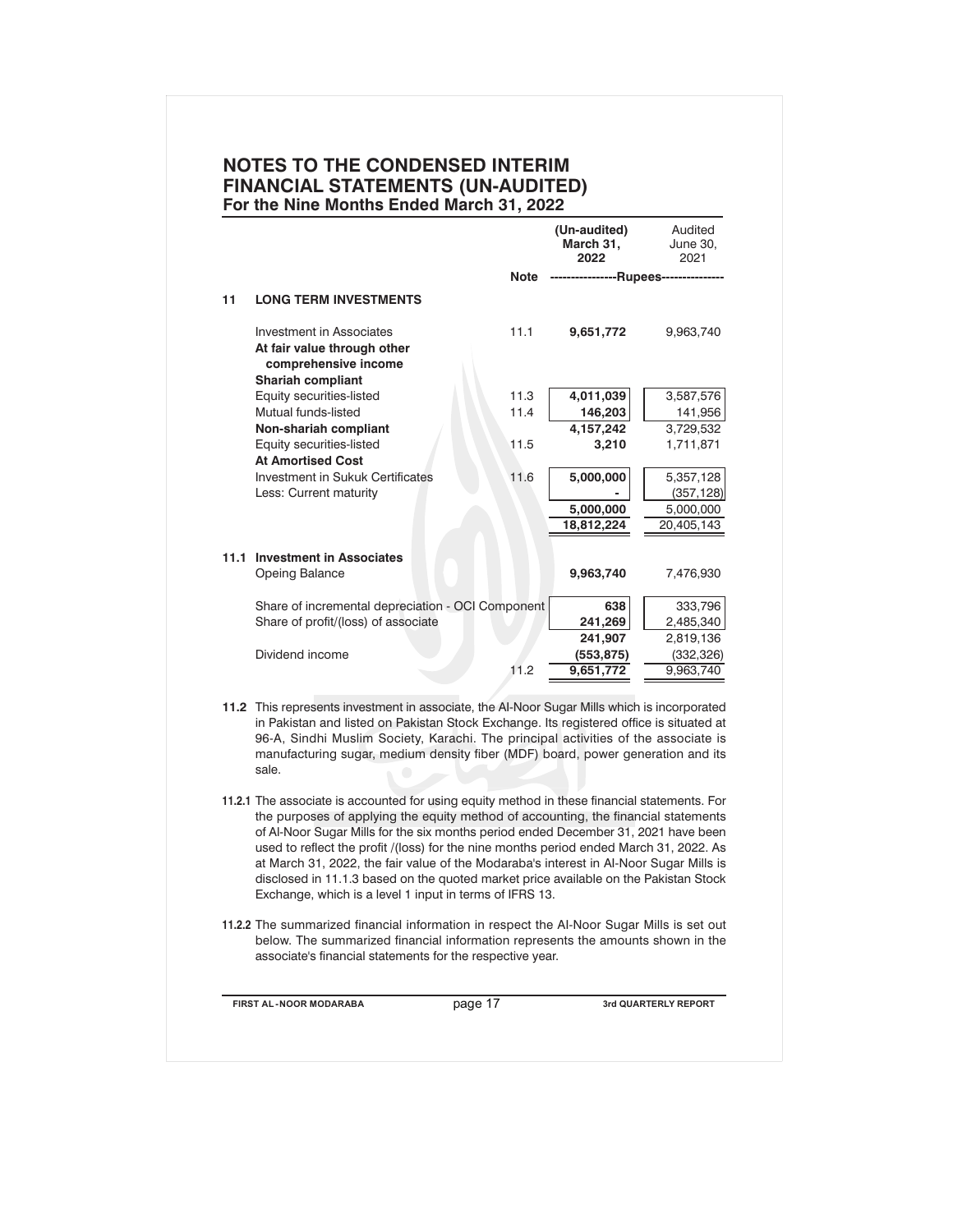| <b>Name of Associate</b>                                                                                                             | <b>Basis of significant influence</b>                                    |                                                                          |
|--------------------------------------------------------------------------------------------------------------------------------------|--------------------------------------------------------------------------|--------------------------------------------------------------------------|
| Al-Noor Sugar Mills Limited                                                                                                          | <b>Common directorship</b>                                               |                                                                          |
|                                                                                                                                      | (Un-audited)<br>March 31,<br>2022                                        | Audited<br>June 30,<br>2021                                              |
| Number of shares held (Number)<br>Ownership interest (%)                                                                             | 110,775<br>0.54%                                                         | 110,775<br>0.54%                                                         |
| Share capital ordinary shares of Rs 10. each<br>Total assets<br><b>Total liabilties</b><br>Net assets<br>Revenue<br>Profit after tax | 204,737<br>10,422,162<br>7,002,552<br>3,419,610<br>12,148,695<br>460,248 | 204,737<br>10,422,162<br>7,002,552<br>3.419.610<br>12,148,695<br>460.248 |
|                                                                                                                                      |                                                                          | ------Rupees in '000------                                               |
| Other comprehensive income<br>Cost of investment<br>Marker value of shares                                                           | 118<br>1,482,481<br>6,535,725                                            | 61,814<br>1,485,481<br>7,754,250                                         |

#### **11.3 Shahriah Compliant listed equity securities - 'at fair value through other comprehensive income'**

(Ordinary shares have a face value of Rs.10/- each unless stated otherwise).

| Name of investee company                                              | <b>Number</b><br>of share<br>As at March<br>31, 2022 | Carrying value<br>as at March<br>31, 2022<br>(Rupees) | <b>Market value</b><br>as at March<br>31, 2022<br>(Rupees) |
|-----------------------------------------------------------------------|------------------------------------------------------|-------------------------------------------------------|------------------------------------------------------------|
| <b>Modarabas</b>                                                      |                                                      |                                                       |                                                            |
| First Habib Modaraba                                                  | 4,500                                                | 31,815                                                | 32,445                                                     |
| Orix Modarba                                                          | 11.000                                               | 192,500                                               | 176.000                                                    |
| Habib Metro Modaraba                                                  | 500                                                  | 4.755                                                 | 3,755                                                      |
| Allied Rental Modaraba                                                | 16,500                                               | 173,910                                               | 364,650                                                    |
| First Imrooz Modaraba                                                 | 3.000                                                | 441,000                                               | 452,400                                                    |
|                                                                       |                                                      | 843,980                                               | 1,029,250                                                  |
| <b>Oil &amp; Gas Producers</b>                                        |                                                      |                                                       |                                                            |
| <b>Hascol Petroleum Limited</b><br><b>Attock Petroleum Limited</b>    | 1,815<br>120                                         | 16,208                                                | 8.912                                                      |
|                                                                       |                                                      | 38,523<br>54.731                                      | 36,199<br>45.111                                           |
| Cement<br>Power cement Limited                                        | 6,000                                                | 37,200                                                | 39,180                                                     |
| <b>Automobile Assembler</b>                                           |                                                      |                                                       |                                                            |
| Ghandhara Nissan Limited                                              | 4,610                                                | 503,550                                               | 320,671                                                    |
| Ghandhara Industries Limited                                          | 4,200                                                | 1,171,884                                             | 696,276                                                    |
| <b>Millat Tractors Limited</b>                                        | 568                                                  | 444.881                                               | 492.428                                                    |
|                                                                       |                                                      | 2,120,315                                             | 1,509,375                                                  |
| <b>Paper And Board</b><br>Cherat Packaging Limited<br>Pharmaceuticals | 8,495                                                | 1,689,740                                             | 1,214,785                                                  |
| The Searle Company Limited                                            | 1,398                                                | 339,183                                               | 173,338                                                    |
| <b>Total</b>                                                          |                                                      | 5,085,149                                             | 4,011,039                                                  |
| FIRST AL-NOOR MODARABA                                                | page 18                                              |                                                       | 3rd QUARTERLY REPORT                                       |

 $\overline{\phantom{0}}$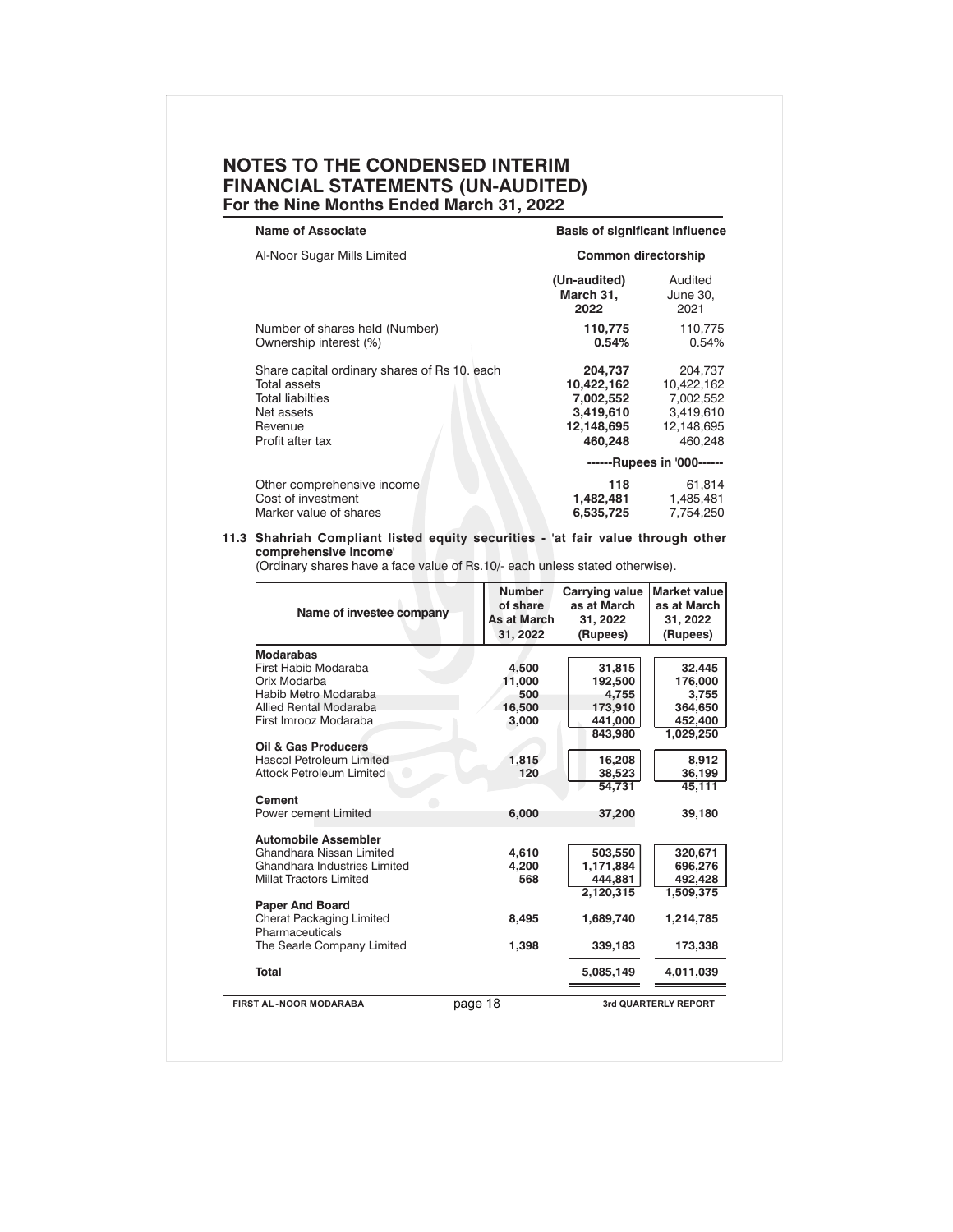|         | Name of investee company                                                                                                                                                                                                                                                                                                                                                                                                                                                                                                                                                                   | 11.4 Listed Mutual Funds - 'at fair value through other comprehensive income'<br><b>Market value</b> |                                                       |                                                            |  |  |  |
|---------|--------------------------------------------------------------------------------------------------------------------------------------------------------------------------------------------------------------------------------------------------------------------------------------------------------------------------------------------------------------------------------------------------------------------------------------------------------------------------------------------------------------------------------------------------------------------------------------------|------------------------------------------------------------------------------------------------------|-------------------------------------------------------|------------------------------------------------------------|--|--|--|
|         |                                                                                                                                                                                                                                                                                                                                                                                                                                                                                                                                                                                            | <b>Number</b><br>of share<br>As at March<br>31, 2022                                                 | Carrying value<br>as at March<br>31, 2022<br>(Rupees) | as at March<br>31, 2022<br>(Rupees)                        |  |  |  |
|         | Meezan Balanced Fund - Growth Units                                                                                                                                                                                                                                                                                                                                                                                                                                                                                                                                                        | 9.104                                                                                                | 141,956                                               | 146,203                                                    |  |  |  |
|         | 11.5 Non-Shariah compliant Listed equity securities - 'at fair value through profit or loss'                                                                                                                                                                                                                                                                                                                                                                                                                                                                                               |                                                                                                      |                                                       |                                                            |  |  |  |
|         | Name of investee company                                                                                                                                                                                                                                                                                                                                                                                                                                                                                                                                                                   | <b>Number</b><br>of share<br>As at March<br>31, 2022                                                 | Carrying value<br>as at March<br>31, 2022<br>(Rupees) | <b>Market value</b><br>as at March<br>31, 2022<br>(Rupees) |  |  |  |
|         | <b>Automobile and Parts</b><br><b>Hinopak Motors</b>                                                                                                                                                                                                                                                                                                                                                                                                                                                                                                                                       | 10                                                                                                   | 6,121                                                 | 3,210                                                      |  |  |  |
|         |                                                                                                                                                                                                                                                                                                                                                                                                                                                                                                                                                                                            |                                                                                                      | 6,121                                                 | 3,210                                                      |  |  |  |
|         | <b>Total</b><br>11.6 Two separate investment made in sukuk certificates (Sukuk I and Sukuk II) of Tier II<br>of Albaraka Bank Pakistan Limited. Sukuk I carrying profit to base rate of six months<br>of KIBOR + 1.25% (June 30, 2021: KIBOR + 1.25%) and terms of principal repayment<br>bi-annual receivable in 14 equal installments till September, 2021 and sukuk II carrying<br>profit to base rate of six months of KIBOR + 0.75% (June 30, 2021: KIBOR + 0.75%)<br>and terms of repayment principal on maturity on August 21, 2024. During the period<br>Sukuk I has been matured. |                                                                                                      | (Un-audited)                                          |                                                            |  |  |  |
|         |                                                                                                                                                                                                                                                                                                                                                                                                                                                                                                                                                                                            |                                                                                                      | March 31,<br>2022                                     | Audited<br>June 30,<br>2021                                |  |  |  |
|         |                                                                                                                                                                                                                                                                                                                                                                                                                                                                                                                                                                                            | Note                                                                                                 | ----------------Rupees---------------                 |                                                            |  |  |  |
| $12 \,$ | <b>FIXED ASSETS IN OWN USE</b><br>Net book value                                                                                                                                                                                                                                                                                                                                                                                                                                                                                                                                           | $\bigcirc$                                                                                           |                                                       |                                                            |  |  |  |
|         | Computer equipment<br>Office equipment and appliances                                                                                                                                                                                                                                                                                                                                                                                                                                                                                                                                      |                                                                                                      | 402,710<br>334,679                                    | 289,882<br>44,104                                          |  |  |  |
|         | <b>Furniture and Fixtures</b><br><b>Motor Vehicles</b><br>$\hspace{0.5cm} \bullet$                                                                                                                                                                                                                                                                                                                                                                                                                                                                                                         |                                                                                                      | 426,832<br>1,289,827<br>2,454,048                     | 511,577<br>1,800,829<br>2,646,392                          |  |  |  |
| 13      | <b>INTANGIBLE ASSETS FOR OWN USE</b>                                                                                                                                                                                                                                                                                                                                                                                                                                                                                                                                                       |                                                                                                      |                                                       |                                                            |  |  |  |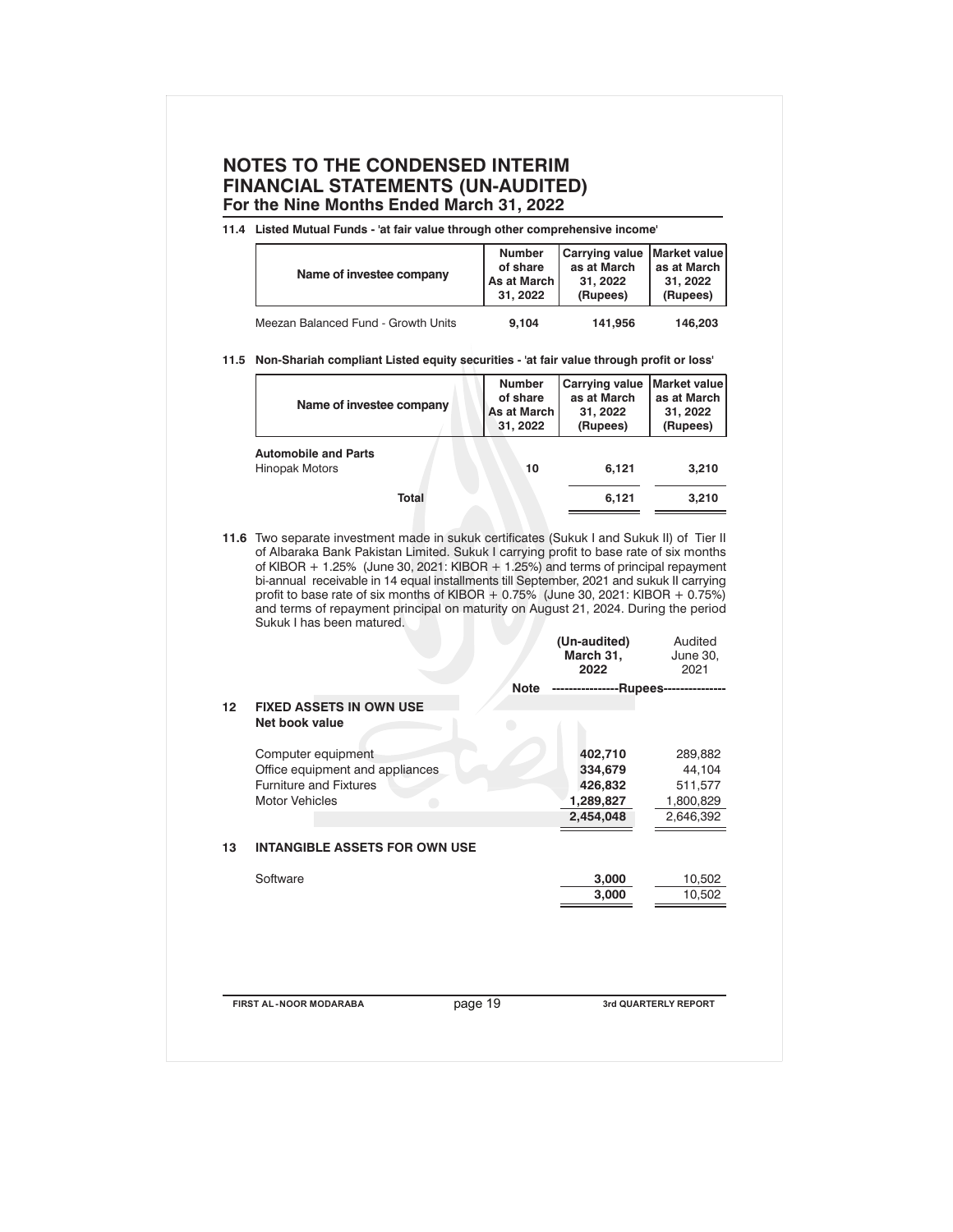| 14.1 Authorised certificate capital<br>(Un-audited)<br>Audited<br>March 31,<br>June 30,<br>2022<br>2021<br>----Number of certificates----<br>40,000,000<br>40,000,000<br>Audited<br>(Un-audited)<br>March 31,<br>June 30,<br>2022<br>2021<br>----Number of certificates----<br>20,000,000<br>20,000,000<br>1,000,000<br>1,000,000<br>21,000,000<br>21,000,000<br>Management Company and a related party) held 4,200,000 certificates (June 2021: | Modaraba certificates of Rs. 10 each<br>14.2 Issued, subscribed and paid - up certificate capital<br>Modaraba certificates of Rs. 10 each<br>fully paid in cash<br>14.3 As at March 31, 2022, First Al-Noor Modaraba Management (Private) Limited (the | (Un-audited)<br>March 31,<br>2022<br>400,000,000<br>(Un-audited)<br>March 31,<br>2022<br>-------------Rupees------------<br>200,000,000<br>10,000,000<br>210,000,000 | Audited<br>June 30,<br>2021<br>-------------Rupees------------<br>400,000,000<br>Audited<br>June 30,<br>2021<br>200,000,000<br>10,000,000<br>210,000,000                                                                                                                                                                                                                                                                                                             |
|--------------------------------------------------------------------------------------------------------------------------------------------------------------------------------------------------------------------------------------------------------------------------------------------------------------------------------------------------------------------------------------------------------------------------------------------------|--------------------------------------------------------------------------------------------------------------------------------------------------------------------------------------------------------------------------------------------------------|----------------------------------------------------------------------------------------------------------------------------------------------------------------------|----------------------------------------------------------------------------------------------------------------------------------------------------------------------------------------------------------------------------------------------------------------------------------------------------------------------------------------------------------------------------------------------------------------------------------------------------------------------|
|                                                                                                                                                                                                                                                                                                                                                                                                                                                  |                                                                                                                                                                                                                                                        |                                                                                                                                                                      |                                                                                                                                                                                                                                                                                                                                                                                                                                                                      |
|                                                                                                                                                                                                                                                                                                                                                                                                                                                  |                                                                                                                                                                                                                                                        |                                                                                                                                                                      |                                                                                                                                                                                                                                                                                                                                                                                                                                                                      |
|                                                                                                                                                                                                                                                                                                                                                                                                                                                  |                                                                                                                                                                                                                                                        |                                                                                                                                                                      |                                                                                                                                                                                                                                                                                                                                                                                                                                                                      |
|                                                                                                                                                                                                                                                                                                                                                                                                                                                  |                                                                                                                                                                                                                                                        |                                                                                                                                                                      |                                                                                                                                                                                                                                                                                                                                                                                                                                                                      |
|                                                                                                                                                                                                                                                                                                                                                                                                                                                  |                                                                                                                                                                                                                                                        |                                                                                                                                                                      |                                                                                                                                                                                                                                                                                                                                                                                                                                                                      |
|                                                                                                                                                                                                                                                                                                                                                                                                                                                  |                                                                                                                                                                                                                                                        |                                                                                                                                                                      |                                                                                                                                                                                                                                                                                                                                                                                                                                                                      |
|                                                                                                                                                                                                                                                                                                                                                                                                                                                  |                                                                                                                                                                                                                                                        |                                                                                                                                                                      |                                                                                                                                                                                                                                                                                                                                                                                                                                                                      |
|                                                                                                                                                                                                                                                                                                                                                                                                                                                  |                                                                                                                                                                                                                                                        |                                                                                                                                                                      |                                                                                                                                                                                                                                                                                                                                                                                                                                                                      |
|                                                                                                                                                                                                                                                                                                                                                                                                                                                  |                                                                                                                                                                                                                                                        |                                                                                                                                                                      |                                                                                                                                                                                                                                                                                                                                                                                                                                                                      |
| (Floatation and Control) Ordinance, 1980.                                                                                                                                                                                                                                                                                                                                                                                                        | 4,200,000 certificates), as required under the Modaraba Companies and Modaraba                                                                                                                                                                         |                                                                                                                                                                      |                                                                                                                                                                                                                                                                                                                                                                                                                                                                      |
|                                                                                                                                                                                                                                                                                                                                                                                                                                                  |                                                                                                                                                                                                                                                        |                                                                                                                                                                      |                                                                                                                                                                                                                                                                                                                                                                                                                                                                      |
|                                                                                                                                                                                                                                                                                                                                                                                                                                                  |                                                                                                                                                                                                                                                        |                                                                                                                                                                      |                                                                                                                                                                                                                                                                                                                                                                                                                                                                      |
|                                                                                                                                                                                                                                                                                                                                                                                                                                                  | 2021: Rs Nil).                                                                                                                                                                                                                                         | <b>STATUTORY RESERVE</b><br>after tax profit is to be transferred.                                                                                                   | Statutory reserve represents profits set aside to comply with the Prudential Regulations<br>for modarabas issued by the SECP. These regulations require a modaraba to transfer<br>not less than 20% and not more than 50% of its after tax profit till such time that reserves<br>equal 100% of the paid up ceritificate capital. Thereafter, a sum not less than 5% of the<br>During the current period the Modaraba has transferred an amount of Rs. Nil (June 30, |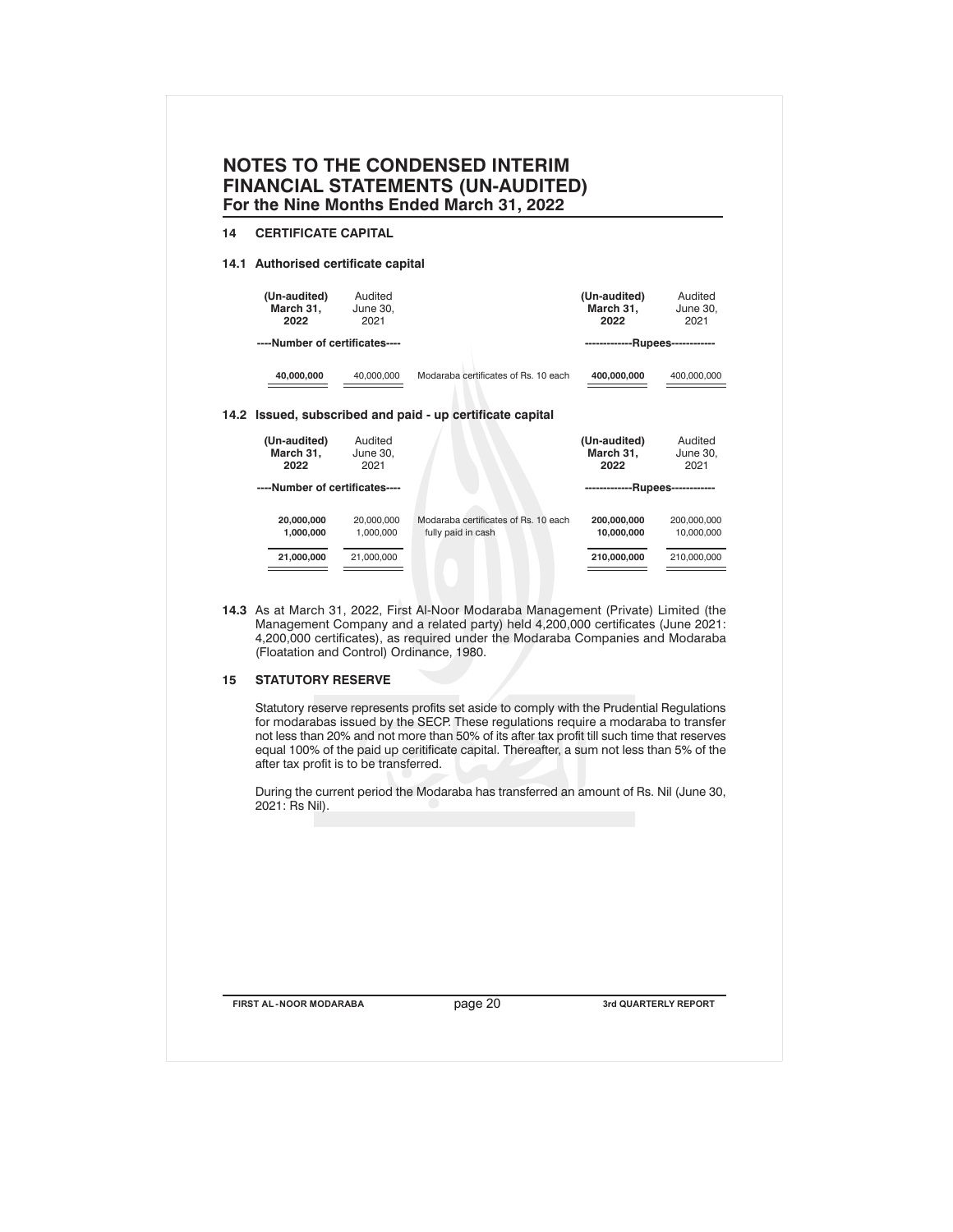|    |                                                                                                                                                                                                                                                                                                                                                                                                                                                                                                                                                                                                                                                                                                                                                                                                                                                                                                                                                                                                                                                             |         | (Un-audited)<br>March 31,<br>2022                      | Audited<br>June 30,<br>2021                            |  |  |
|----|-------------------------------------------------------------------------------------------------------------------------------------------------------------------------------------------------------------------------------------------------------------------------------------------------------------------------------------------------------------------------------------------------------------------------------------------------------------------------------------------------------------------------------------------------------------------------------------------------------------------------------------------------------------------------------------------------------------------------------------------------------------------------------------------------------------------------------------------------------------------------------------------------------------------------------------------------------------------------------------------------------------------------------------------------------------|---------|--------------------------------------------------------|--------------------------------------------------------|--|--|
|    |                                                                                                                                                                                                                                                                                                                                                                                                                                                                                                                                                                                                                                                                                                                                                                                                                                                                                                                                                                                                                                                             | Note    | --------------Rupees-----                              |                                                        |  |  |
| 16 | DEFICIT ON REVALUATION OF INVESTMENTS<br>- Classified As 'FVTOCI'                                                                                                                                                                                                                                                                                                                                                                                                                                                                                                                                                                                                                                                                                                                                                                                                                                                                                                                                                                                           |         |                                                        |                                                        |  |  |
|    | Market value of investments<br>Less: cost of investments                                                                                                                                                                                                                                                                                                                                                                                                                                                                                                                                                                                                                                                                                                                                                                                                                                                                                                                                                                                                    |         | 4,160,452<br>(7,975,612)<br>(3,815,160)                | 5,441,402<br>(7,758,041)<br>(2,316,639)                |  |  |
|    | Deficit on revaluation at the beginning of the period                                                                                                                                                                                                                                                                                                                                                                                                                                                                                                                                                                                                                                                                                                                                                                                                                                                                                                                                                                                                       |         | (2,316,639)                                            | (5,371,057)                                            |  |  |
|    | Gain realised on disposal and transferred into equity directly<br>Deficit on revaluation during the period                                                                                                                                                                                                                                                                                                                                                                                                                                                                                                                                                                                                                                                                                                                                                                                                                                                                                                                                                  |         | 31,232<br>(1,529,753)<br>(1,498,521)                   | 174,625<br>2,879,793<br>3,054,418                      |  |  |
|    | Deficit on revaluation at the end of the period                                                                                                                                                                                                                                                                                                                                                                                                                                                                                                                                                                                                                                                                                                                                                                                                                                                                                                                                                                                                             |         | (3,815,160)                                            | (2,316,639)                                            |  |  |
| 17 | <b>CREDITORS, ACCRUED AND OTHER LIABILITIES</b>                                                                                                                                                                                                                                                                                                                                                                                                                                                                                                                                                                                                                                                                                                                                                                                                                                                                                                                                                                                                             |         |                                                        |                                                        |  |  |
|    | Accrued expenses<br>Takaful / Insurance<br>Advances from customers<br>Provision for Worker's Welfare Fund                                                                                                                                                                                                                                                                                                                                                                                                                                                                                                                                                                                                                                                                                                                                                                                                                                                                                                                                                   |         | 700,239<br>18,369<br>2,401,955<br>416,332<br>3,536,895 | 477,518<br>18,369<br>4,179,400<br>416,332<br>6,294,230 |  |  |
|    | 17.1 The Finance Act 2008, introduced an amendment to the Worker's Welfare Fund<br>Ordinance, 1971 (WWF Ordinance). Through these amendments Workers Welfare<br>Fund (WWF) was payable $@$ 2% of the profit before taxation or taxable income whichever<br>is higher. The legality of the above amendments were challenged in Sindh, Lahore and<br>Peshawar High Courts. Due to variable judgments from the aforesaid Courts, the matter<br>was forwarded to the Honorable Supreme Court of Pakistan. The Honorable Supreme<br>Court has decided the matter on November 10, 2016, and Para 21 of its judgment<br>states that the levy of WWF is in the nature of fee and the law could not be the amended<br>by the money bill and as such amendments made in the year 2006 and 2008 are<br>unlawful ultravires to the Constitution. In terms of judgment by the Honorable Supreme<br>Court of Pakistan, WWF under WWF Ordinance, is no more payable by the Modaraba<br>and provision made against WWF up till June 30, 2014 is reversed during the period. |         |                                                        |                                                        |  |  |
|    | Subsequently the Sindh Assembly passed a bill on May 4, 2015 and notified Sindh<br>Worker's Welfare Act 2014 on June 4, 2015. As per the said Act the applicability of the<br>Sindh Workers Welfare Fund is effective from the financial year of the entities ended<br>on or after December 31,2013. Accordingly, provision has been made at the rate of<br>2% of profit before taxation or taxable income, whichever is higher, effective after June<br>30, 2014.                                                                                                                                                                                                                                                                                                                                                                                                                                                                                                                                                                                          |         |                                                        |                                                        |  |  |
|    |                                                                                                                                                                                                                                                                                                                                                                                                                                                                                                                                                                                                                                                                                                                                                                                                                                                                                                                                                                                                                                                             | page 21 | 3rd QUARTERLY REPORT                                   |                                                        |  |  |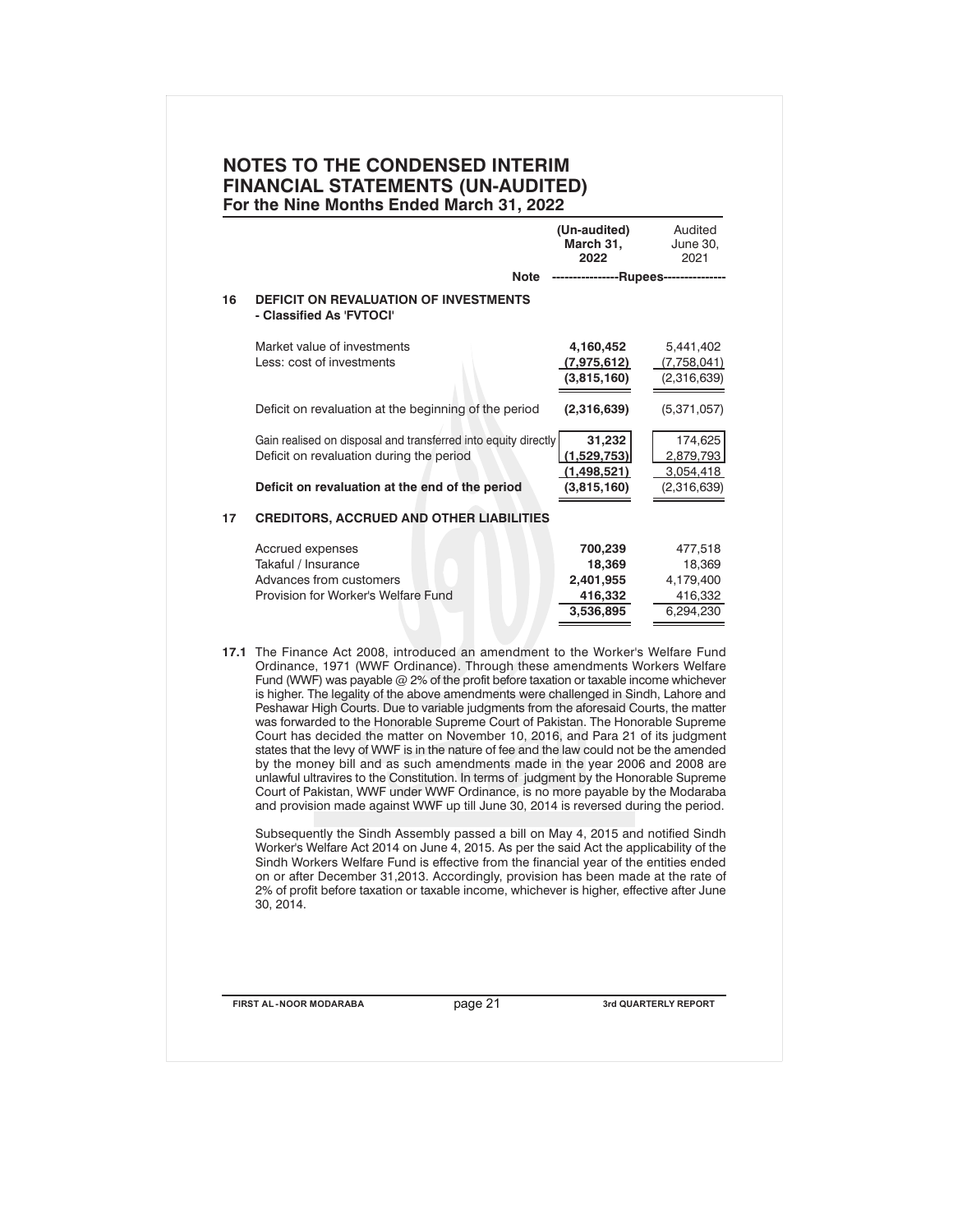|    |                                                                                                                                                                                                                                                                                                                                                                                                                                                                                                                                                                                                                                                                                                                                                                                                                                                                                                                                                                                                     |      | (Un-audited)<br>March 31,<br>2022      | Audited<br>June 30,<br>2021 |
|----|-----------------------------------------------------------------------------------------------------------------------------------------------------------------------------------------------------------------------------------------------------------------------------------------------------------------------------------------------------------------------------------------------------------------------------------------------------------------------------------------------------------------------------------------------------------------------------------------------------------------------------------------------------------------------------------------------------------------------------------------------------------------------------------------------------------------------------------------------------------------------------------------------------------------------------------------------------------------------------------------------------|------|----------------------------------------|-----------------------------|
|    |                                                                                                                                                                                                                                                                                                                                                                                                                                                                                                                                                                                                                                                                                                                                                                                                                                                                                                                                                                                                     | Note | -----------------Rupees--------------- |                             |
| 18 | <b>PROVISION FOR CUSTOM DUTY</b><br><b>&amp; SURCHARGE</b>                                                                                                                                                                                                                                                                                                                                                                                                                                                                                                                                                                                                                                                                                                                                                                                                                                                                                                                                          |      |                                        |                             |
|    | Custom duty / surcharges                                                                                                                                                                                                                                                                                                                                                                                                                                                                                                                                                                                                                                                                                                                                                                                                                                                                                                                                                                            | 18.1 | 4,398,842                              | 4,398,842                   |
|    | 18.1 In a suit filed with the Honorable High Court of Sindh in the year 1994 - 95, Modaraba<br>has disputed the amount of duty and surcharge levied by the Collector of Customs on<br>import of 1,901.472 metric tons of edible oil imported from Singapore . The Honorable<br>High Court rejected the appeal and ordered to deposit amount for the disputed amount<br>of duty. The Modaraba has filed an appeal in the Honorable Supreme Court against<br>the decision of the Honorable High Court. The Honorable Supreme Court in its interim<br>order allowed the Modaraba to get release of goods for which Modaraba has provided<br>bank guarantee of Rs. 4.4 million against 10% cash margin and hypothecation charge<br>on current assets until the matter is decided. The Modaraba, however, has fully provided<br>for the duty and surcharge of Rs. 4,398,842, as claimed by the Collector of Customs.                                                                                     |      |                                        |                             |
| 19 | <b>CONTINGENCIES AND COMMITMENTS</b>                                                                                                                                                                                                                                                                                                                                                                                                                                                                                                                                                                                                                                                                                                                                                                                                                                                                                                                                                                |      |                                        |                             |
|    | 19.1 Contigencies                                                                                                                                                                                                                                                                                                                                                                                                                                                                                                                                                                                                                                                                                                                                                                                                                                                                                                                                                                                   |      |                                        |                             |
|    | Details of contingencies regarding Provision for Sindh Workers' Welfare Fund,<br>Musawamah facility litigation against Quetta Textile Mills Limited and Provision for<br>Custom Duty and Surcharge are disclosed in notes 18.1, 6.2 and 19.1 respectively.                                                                                                                                                                                                                                                                                                                                                                                                                                                                                                                                                                                                                                                                                                                                          |      |                                        |                             |
|    | 19.1.1 PROVISION FOR SERVICE SALES TAX ON MANAGEMENT COMPANY'S<br><b>REMUNERATION</b>                                                                                                                                                                                                                                                                                                                                                                                                                                                                                                                                                                                                                                                                                                                                                                                                                                                                                                               |      |                                        |                             |
|    | The Sindh Revenue Board (SRB) has imposed Sindh Sales Tax (SST) on the Modaraba<br>Management Company's remuneration with effect from 01 November 2011. However,<br>certain modaraba management companies have approached the Honorable Sindh<br>High Court (the Court) and Appellate Tribunal of SRB, challenging the levy of SST on<br>management company's remuneration. The Modaraba Management Company has<br>not received any demand notice from SRB for payment of SST on Management<br>Company's remuneration and accordingly, based on legal advisor's opinion, can neither<br>file any petition challenging the levy of SST on Management Company's remuneration<br>nor can join the proceedings of pending petition in the Court. As a matter of abundant<br>caution the management is accruing SST on Management Company's remuneration<br>and will discharge the liability on direction of the Court based on outcome of the petition<br>filed by other modaraba management companies. |      |                                        |                             |
|    | <b>19.2 Commitments</b>                                                                                                                                                                                                                                                                                                                                                                                                                                                                                                                                                                                                                                                                                                                                                                                                                                                                                                                                                                             |      |                                        |                             |
|    | There are no commitments as at March 31, 2022 (June 30, 2021: Nil)                                                                                                                                                                                                                                                                                                                                                                                                                                                                                                                                                                                                                                                                                                                                                                                                                                                                                                                                  |      |                                        |                             |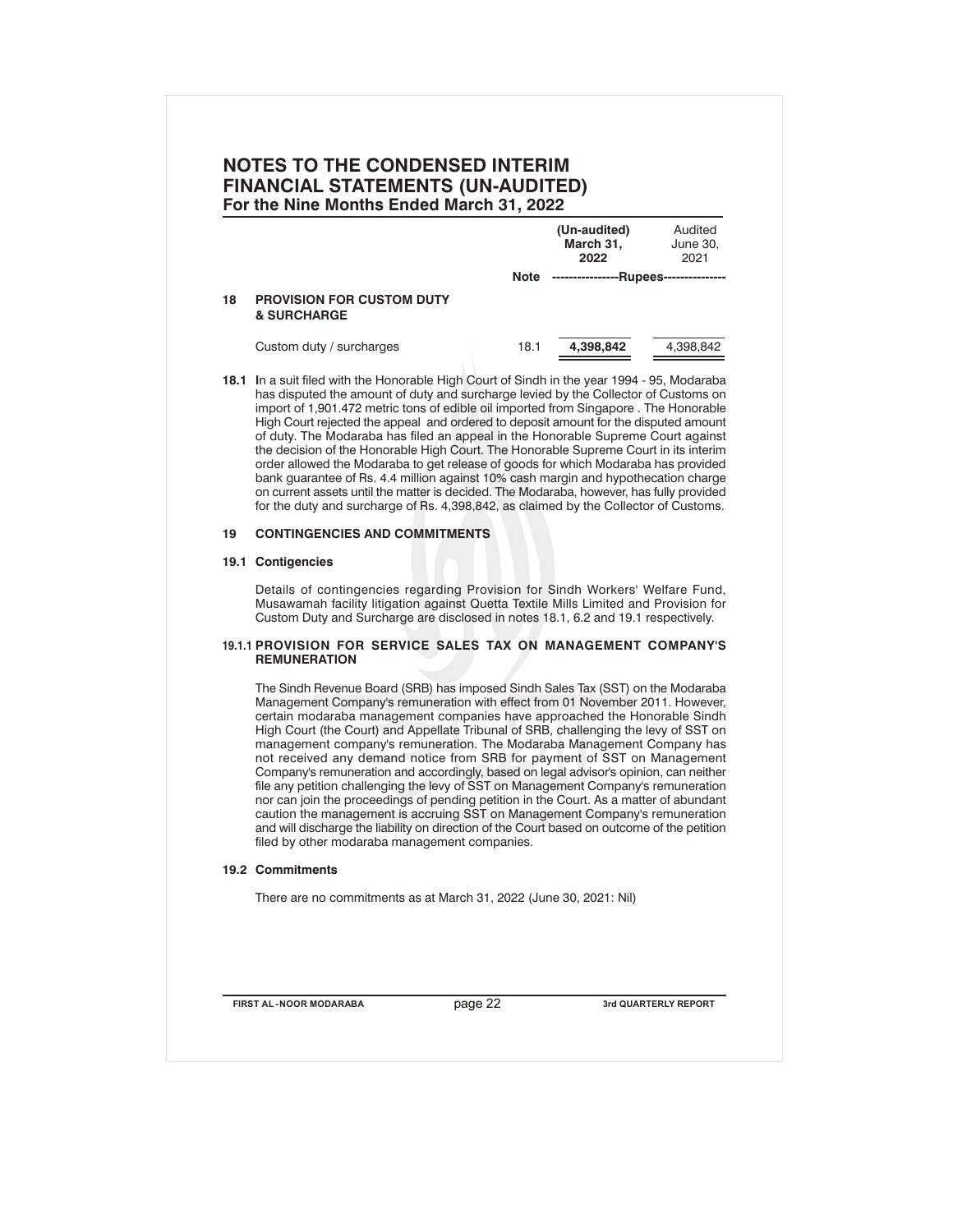|    |                                                                                                                                                                                                                                                                                             | 2022                   | March 31,<br>2021       | March 31,<br>2022                 | 2021                        |
|----|---------------------------------------------------------------------------------------------------------------------------------------------------------------------------------------------------------------------------------------------------------------------------------------------|------------------------|-------------------------|-----------------------------------|-----------------------------|
|    |                                                                                                                                                                                                                                                                                             |                        |                         |                                   |                             |
| 20 | <b>INCOME FROM TRADING OPERATIONS</b>                                                                                                                                                                                                                                                       |                        |                         |                                   |                             |
|    | Local                                                                                                                                                                                                                                                                                       | 8,667,500              |                         | 8,667,500                         |                             |
|    | Cost Of Sales                                                                                                                                                                                                                                                                               | (7,765,773)            |                         | (7,765,773)                       |                             |
|    |                                                                                                                                                                                                                                                                                             | 901,727                |                         | 901,727                           |                             |
| 21 | <b>INCOME FROM INVESTMENTS</b>                                                                                                                                                                                                                                                              |                        |                         |                                   |                             |
|    | Gain on sale of securities - net                                                                                                                                                                                                                                                            | 1,204,732              | 10,614,095              | 489,788                           | 4,676,514                   |
|    | Dividend income                                                                                                                                                                                                                                                                             | 912,811                | 755,738                 | 153,674                           | 442,138                     |
|    | Gain on Sukuk Certificates                                                                                                                                                                                                                                                                  | 380,191                | 350,711                 | 209,205                           | 576,018                     |
|    | Profit on Islamic Certificates                                                                                                                                                                                                                                                              | 2,381,276<br>4,879,010 | 1,247,731<br>12,968,275 | 260,909<br>1,113,576              | 1,070,770<br>5,613,404      |
|    |                                                                                                                                                                                                                                                                                             |                        |                         |                                   |                             |
| 22 | <b>RELATED PARTY TRANSACTIONS</b>                                                                                                                                                                                                                                                           |                        |                         |                                   |                             |
|    | companies, directors of the Management Company and key management personnel.<br>Transactions with related parties other than remuneration and benefits to key management<br>personnel (which are employed by the Management Company) under the terms of<br>their employment are as follows: |                        |                         |                                   |                             |
|    |                                                                                                                                                                                                                                                                                             |                        |                         | (Un-audited)<br>March 31,<br>2022 | Audited<br>June 30,<br>2021 |
|    |                                                                                                                                                                                                                                                                                             |                        |                         |                                   |                             |
|    |                                                                                                                                                                                                                                                                                             |                        |                         |                                   |                             |
|    | 22.1 Balance outstanding at period end<br><b>Modaraba Management Company</b>                                                                                                                                                                                                                |                        | Note                    | -----------Rupees------------     |                             |
|    |                                                                                                                                                                                                                                                                                             |                        |                         |                                   |                             |
|    | Management remuneration                                                                                                                                                                                                                                                                     |                        | $\Box$                  |                                   |                             |
|    | Other related parties (other than key                                                                                                                                                                                                                                                       |                        |                         |                                   |                             |
|    | management personnel)<br><b>Staff Gratutiy Scheme</b>                                                                                                                                                                                                                                       |                        |                         | 8,076,736                         |                             |
|    |                                                                                                                                                                                                                                                                                             |                        |                         |                                   |                             |
|    |                                                                                                                                                                                                                                                                                             |                        |                         |                                   | 7,506,858                   |
|    |                                                                                                                                                                                                                                                                                             | $\bigcirc$             |                         |                                   |                             |
|    |                                                                                                                                                                                                                                                                                             |                        |                         |                                   |                             |
|    |                                                                                                                                                                                                                                                                                             |                        |                         |                                   |                             |
|    |                                                                                                                                                                                                                                                                                             |                        |                         |                                   |                             |
|    |                                                                                                                                                                                                                                                                                             |                        |                         |                                   |                             |
|    |                                                                                                                                                                                                                                                                                             |                        |                         |                                   |                             |
|    |                                                                                                                                                                                                                                                                                             |                        |                         |                                   |                             |
|    |                                                                                                                                                                                                                                                                                             |                        |                         |                                   |                             |
|    |                                                                                                                                                                                                                                                                                             |                        |                         |                                   |                             |
|    |                                                                                                                                                                                                                                                                                             |                        |                         |                                   |                             |
|    | <b>FIRST AL-NOOR MODARABA</b>                                                                                                                                                                                                                                                               | page 23                |                         |                                   | 3rd QUARTERLY REPORT        |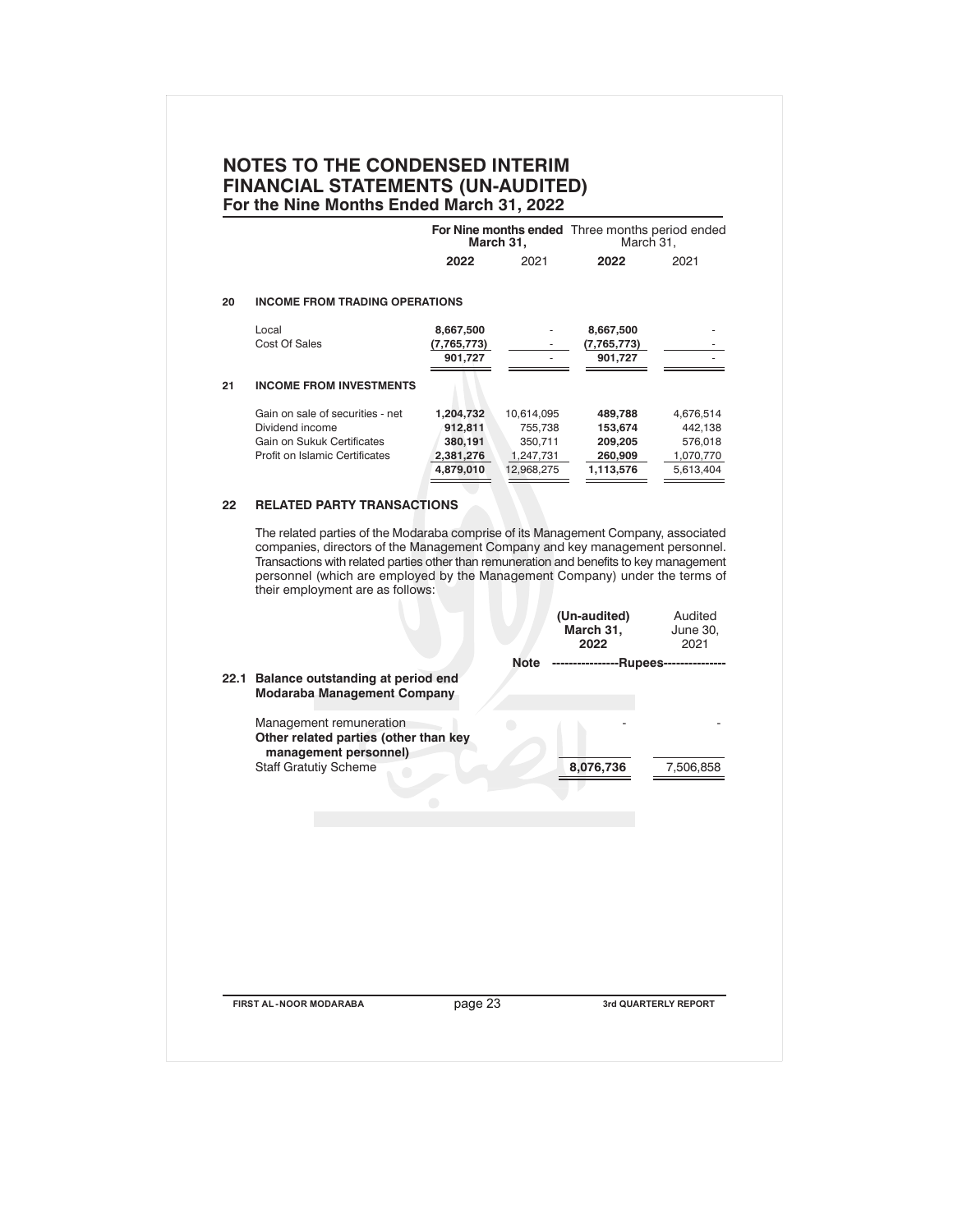|    |                                                      | (Un-audited)<br>March 31,<br>2022 | Audited<br>June 30,<br>2021  |
|----|------------------------------------------------------|-----------------------------------|------------------------------|
| 23 | <b>CASH FROM OPERATIONS AFTER WORKING</b>            |                                   | -------Rupees--------------- |
|    | <b>CAPITAL CHANGES</b>                               |                                   |                              |
|    | Profit /(Loss) Before Taxation                       | (6,984,564)                       | 3,344,145                    |
|    | Depreciation on:                                     |                                   |                              |
|    | ljarah assets<br>Fixed assets in own use             | 492,423                           | (1,812,451)                  |
|    | Ammortization on intangibles for own use             | 896,864                           | 144,373<br>13,500            |
|    | Income on diminishing musharakah                     | 7,502                             |                              |
|    | Dividend income                                      | (12,714,869)                      | (9,782,133)<br>(755, 738)    |
|    | Income on investment in islamic certificate          | (912, 811)                        |                              |
|    | Profit on disposal of fixed assets                   | (2,381,276)<br>(23, 893)          | (1, 247, 731)<br>(55, 630)   |
|    | Gain on Sukuk Certificates                           | (380, 191)                        | (350, 711)                   |
|    | Profit on bank deposits                              | (583, 310)                        | (2,065,317)                  |
|    | Gain on sale of investment                           | (1,204,732)                       | (10,614,095)                 |
|    | Proceeds from ijarah termination                     | (65, 938)                         |                              |
|    | Managements remuneration                             |                                   | 379,819                      |
|    | Unrealized loss on re-measurement of:                |                                   |                              |
|    | Mutual funds                                         | (2, 192)                          |                              |
|    | Equity securities                                    | 6,749,687                         | 4,312,057                    |
|    | Share of profit from associate                       | (241, 269)                        | (1,319,810)                  |
|    | Financial and other charges                          | 31,053                            | 9,423                        |
|    | Income tax written off                               |                                   |                              |
|    | Sales tax written off                                |                                   |                              |
|    | Provision for gratuity                               | 776,150                           | 665,120                      |
|    | Operating profit before working capital changes      | (9,556,802)                       | (22, 479, 324)               |
|    |                                                      | (16, 541, 366)                    | (19, 135, 179)               |
|    | <b>Changes in assets</b><br>Ijarah Rental receivable | (35,002)                          |                              |
|    | Diminishing Musharakah financing-net<br>$\bigcirc$   | 22,637,754                        | 892,063                      |
|    | Proceeds from sale of of ijarah assets               | 245,638                           | 529,379                      |
|    | Profit receivable                                    | (8,918)                           | 352,974                      |
|    | Dividend receivable                                  |                                   |                              |
|    | Investments-net                                      | (21,969,153)                      |                              |
|    | Stock in trade                                       | (64, 382, 537)                    |                              |
|    | Advances, deposits, prepayments                      |                                   |                              |
|    | and other receivables                                | 24,869,834                        | (52,016,227)                 |
|    |                                                      | (38, 642, 385)                    | (50, 241, 811)               |
|    |                                                      | (55, 183, 752)                    | (69, 376, 990)               |
|    | <b>Changes in liabilities</b>                        |                                   |                              |
|    | Creditors, accrued and other liabilities             | 2,757,335                         |                              |
|    | Security deposits                                    | 263,700                           |                              |
|    | Charity payable                                      | 11,868                            |                              |
|    |                                                      | 3,032,903                         |                              |
|    | Cash flow from operating activities                  | (52, 150, 849)                    | (69, 376, 990)               |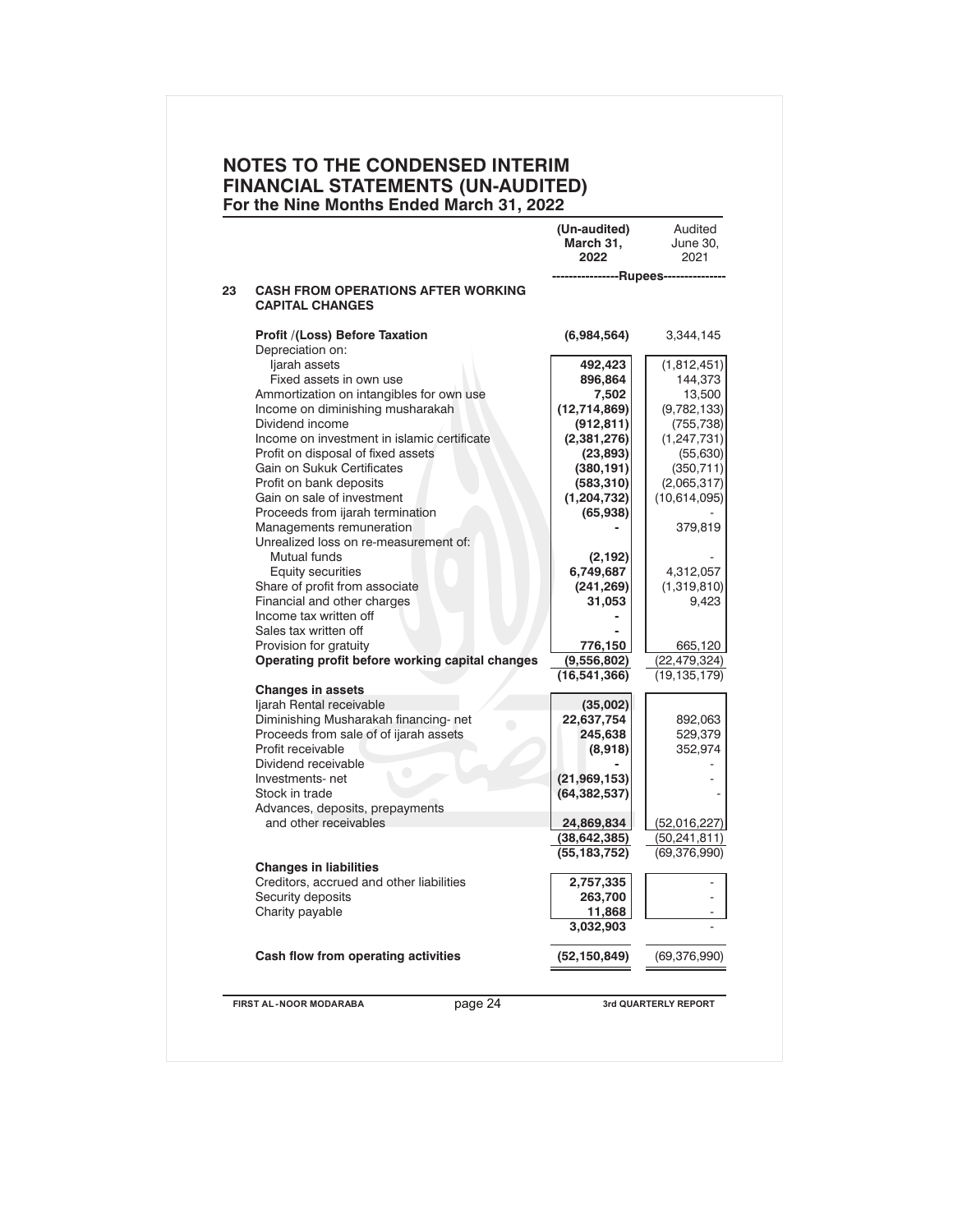### **24. FINANCIAL RISK MANAGEMENT, OBJECTIVES AND POLICIES**

The Modaraba's activities expose it to a variety of financial risks. These condensed interim financial statements do not include all financial risk management information and disclosure which are required in the annual audited financial statements and should be read in conjunction with the annual audited financial statements of the Modaraba as at June 30, 2020. There has been no change in any risk management policies since the period end.

### **25. FAIR VALUE OF ASSETS AND LIABILITIES**

The carrying value of all financial assets and liabilities are estimated to approximate their fair values. There were no transfers amongst levels during the period.

### **26. DATE OF AUTHORIZATION FOR ISSUE**

These condensed interim financial statements were approved and authorized for issue on April 19, 2022 by the Board of Directors of the Management Company.

|                                        | For Al-Noor Modaraba Management (Private) Limited<br>(Management Company) |                  |                  |
|----------------------------------------|---------------------------------------------------------------------------|------------------|------------------|
| sd/-<br><b>Chief Executive Officer</b> | sd/-<br>Chief Financial Officer                                           | sd/-<br>Director | sd/-<br>Director |
| Place: Karachi<br>Date: April 19, 2022 |                                                                           |                  |                  |
|                                        | o                                                                         |                  |                  |
|                                        |                                                                           |                  |                  |
|                                        |                                                                           |                  |                  |
|                                        |                                                                           |                  |                  |
|                                        |                                                                           |                  |                  |
|                                        |                                                                           |                  |                  |
|                                        |                                                                           |                  |                  |
|                                        |                                                                           |                  |                  |
|                                        |                                                                           |                  |                  |